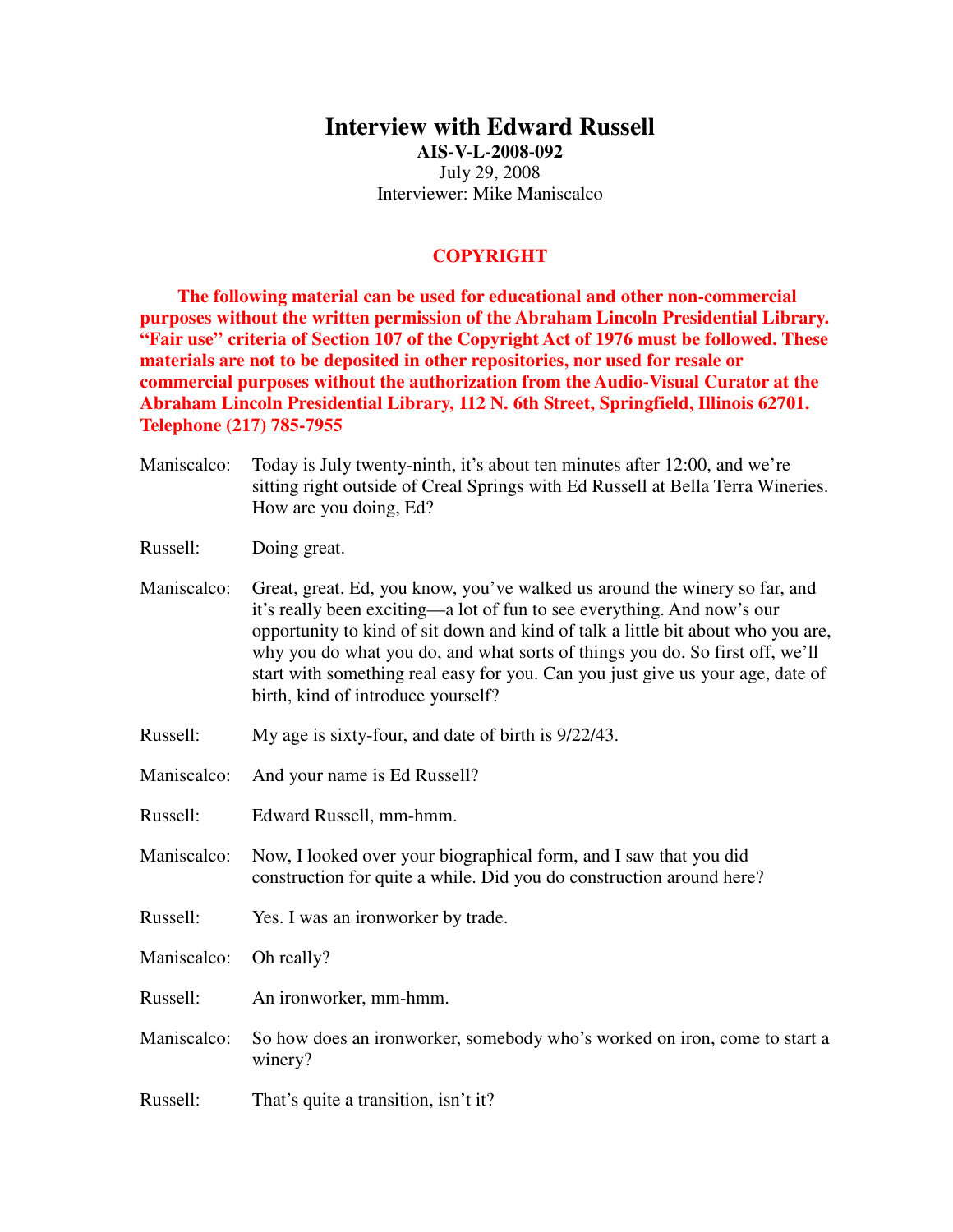## Maniscalco: Yeah.

Russell: How it came about is I more or less retired from construction and wanted to raise table grapes—a few—and I enrolled in classes at Shawnee College to learn how to grow grapes. And while at the college, I became acquainted with twenty or thirty other students that were there to learn how to grow wine grapes. So what they told me is when you grow table grapes, to try to find a place to sell them, it's very difficult, because the main supermarkets already have contracts with big growers. So I wouldn't be growing that much, so my only outlet would be a farmers market. Well, at a farmers market, you would take a pickup load to sell that weekend and then try to take another pickup load the next weekend. Well, by then, they're overripe. So they said, if you grow wine grapes, then you're able to harvest all at one time and take them to a winery, and that's quicker, and more efficient, and easier to do. So that's when I converted from table grapes into wine grapes.

> As I got into the wine grape growing, I began to network with wineries, and working with them, and learning what they were doing, and why they were doing it, and how they were doing it. And that was kind of a stepping stone into the winery business. And after going through the year's training on growing grapes—Shawnee College had a beginner's class, an intermediate, and an advanced class. The first part was how to prepare the site work for a vineyard, and the second part was the pruning and the maintenance of the vines, and then the third part was the spraying, the fungicide, herbicide, pesticides—the chemical end of it. So after I completed that course, then I planted the vines and networked with other wineries in order to sell them the fruit that I was growing. Then Shawnee had another course on the introduction to winemaking. So I took that course, and then Alan Dillard, who is a winemaker, had a five-week course on the fundamentals of making wine, and I took that with him.

> So I became acquainted with the winemaking, and I became familiar with the fundamentals of winemaking. But then I have also a couple of consultants that are winemakers that helped and assist me, that helped me run the tests and do the taste-tests and recommend the blendings and—in other words, people that know what they're doing, to keep me from making a 20,000-dollar mistake on a tank of wine. So that's a good investment. Any time you can get a consultant that knows more than you do about anything, it's cheaper to hire him than it is to venture on your own, because sometimes you get into some of this wine, and you do some things with it, and you can't back it up and start again. You either have to go forward or you dump it. So it's too risky, and it's too expensive. So I've got a couple people that I call on that comes and helps me and assists me until I become more familiar with it and become more knowledgeable.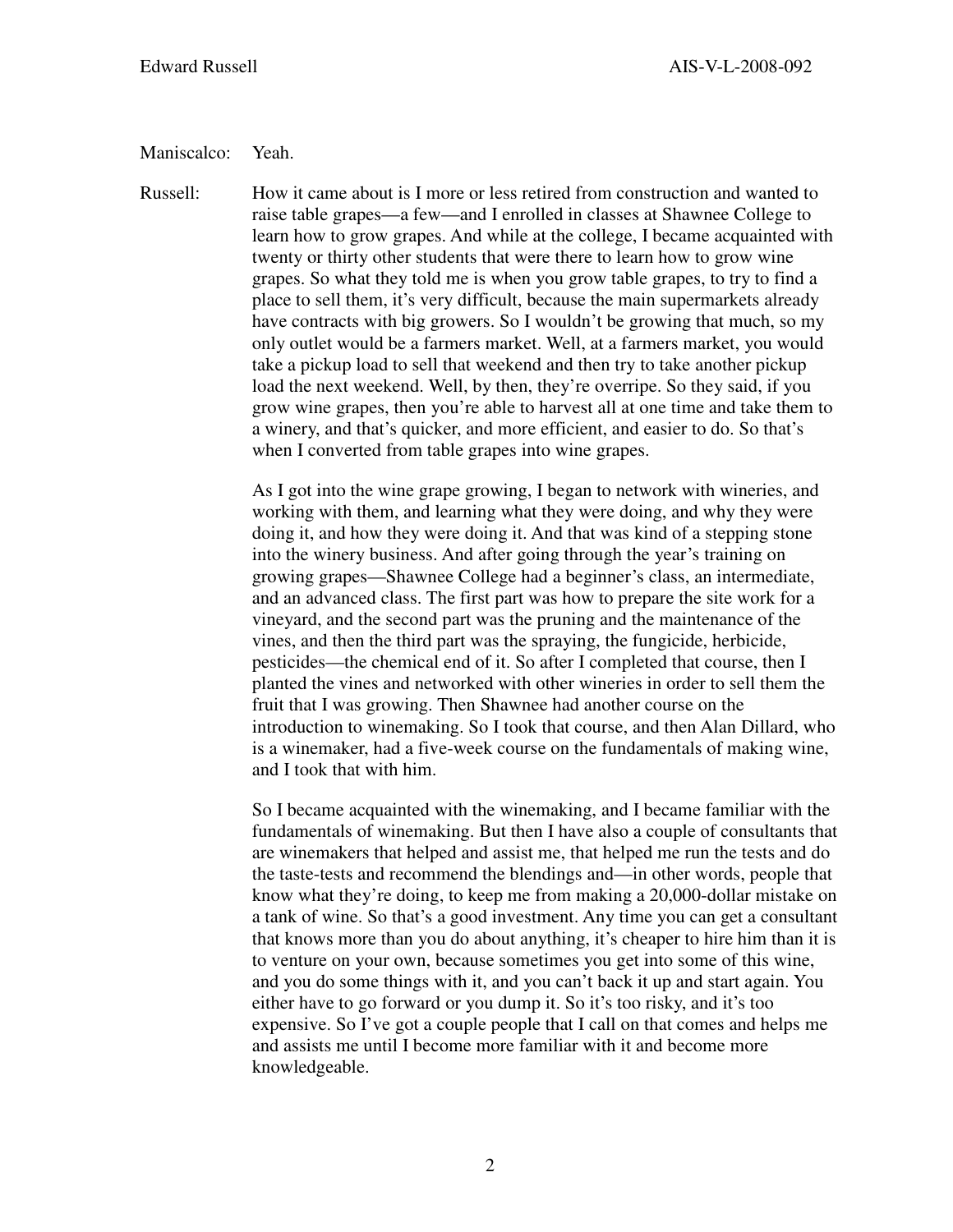Winemaking is a science. Everybody makes wines different—they have different techniques; they have different things that they're trying to do with their wine to reach the consumers they're selling to. Some people like dry wines, red; some people like dry whites, and some prefer the Concords or the blends or various styles. And each winemaker's got a little bit different style, little bit different presentation. And it's quite extensive. That's why I don't recommend it for anybody just to think that they're going to press grapes, get the juice, put it in a tank, and turn on the valve and start bottling, because there's a lot more to it than that. But that's how I transitioned from ironworker into winery. Was looking for an outside hobby growing table grapes, and it developed into wine grapes, it developed into winery, and that's where I am today.

- Maniscalco: Now I also saw that you're married. Is your wife involved in all this?
- Russell: The wife works here. She's the one that's more or less in charge of the kitchen and the bookkeeping, and I am basically in charge of the vineyard and the winemaking, and then I work up here in the marketing and the wholesale end of it. But she's very instrumental in the operation.
- Maniscalco: Now, it's a very interesting change that you've done with your life, going from ironworking to this. I'm just kind of wondering, as a child, were you interested in some kinds of vineyards or grapes?
- Russell: Oh, I've always been interested. Yes, I've always been interested in vineyards and orchards and a lot of that. As a kid, I worked in a lot of those, and… It hasn't been a long-term desire to get into it, but I'm comfortable being in it because I've been around it pretty much my whole life. This whole southern Illinois area was mostly all apple orchards and peach orchards at one time. Because of the labor constraints and the different problems, it's kind of reduced down to probably three or four main growers now. But it used to be that you probably couldn't drive three, four miles that there wasn't a peach orchard or an apple orchard or a strawberry patch or something down here.
- Maniscalco: As you grew up and you were working in the construction business and everything, was it always like a thought in the back of your mind—I want to get into this agricultural type life style. (both speaking)
- Russell: Yeah, I think that's in the back of everybody's mind, because we have a lot of people come in here from Chicago, and they've been in Chicago working their whole life, and then they retire, and what do they do? They want to come to southern Illinois, the quiet life, and then they come in, they sit down, and they say, "What would you recommend if I wanted to grow two acres of grapes or if I wanted to get into strawberries?" So I think that's in the back of everybody's—everybody's kind of a grower or wants to be a grower. They want the earth, and they want to be around the good times of life or the quiet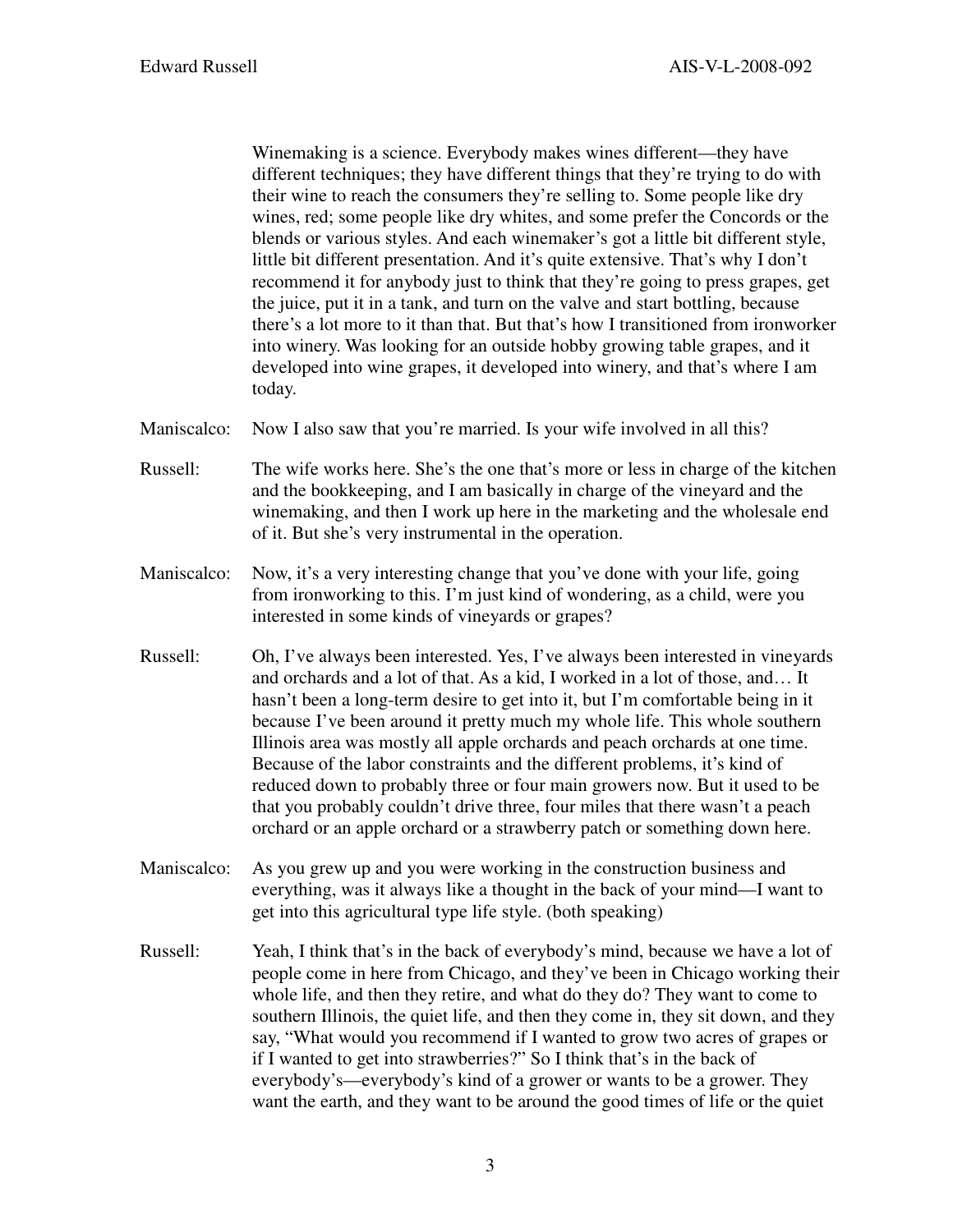times of life. They remember Thanksgivings, and they remember pumpkins, and they remember…

 And I think that's entrained in people's lifestyle. I don't know of too many farmers around here that retired and went to Chicago. (laughter) It's most of them retired in Chicago and come to southern Illinois. And not necessarily Chicago, but all over the country. There's people that live in southern Illinois from all parts of the country that come here. Because the winters are basically fairly nice here. There's some people that live in Florida that's moved back to southern Illinois. It's got a nice climate. Once in while, we'll have some bad weather, but as a rule, on average, if you take a five- or ten-year average, you have nice winters. It's not too bad. Maybe two or three weeks of real bad weather, and then everything else is bearable and doable.

- Maniscalco: I'm kind of wondering now—I mean, you say you're in your first real year of growing grapes and making wine, but can you tell us kind of when you really, really started?
- Russell: Well, it's not the first year of growing grapes. This is the first full year that I've been open for retail business. The vineyard was planted in 2000. I started selling grapes in 2004, 2005. But I've been opened here since May of 2007. Actually, the basement was finished first, and that's when we started with the wine in order to have wine to sell when the retail was finished. So it's not just been a recent thing; it's been an ongoing thing for the last eight years. And then there's a lot to—you don't just open a winery. There's a lot of planning, there's a lot of equipment, there's a lot of lab equipment, and chemicals, and cleaning equipment, and scheduling, and labels you have to buy, and bottles, and capsules.

 It's not an overnight—there's a lot of planning that goes into a winery—a lot of planning, and a lot of luck to a point. Because if you don't have good fruit on the vines, you don't have quality fruit, it's tough to make quality wine—if you don't have something to work with. So everything starts in the vineyard. You have to have a good, sound, healthy vineyard, good quality fruit, a good growing season—just enough moisture to be ample enough for the plants to grow, and not too dry, not too wet. If it's too wet, you get a lot of disease. So you have to have a lot of luck in the vineyard along with doing the best you can with what you have in order to get disease-free fruit so that when you do process it and it goes into that tank, it's got good flavors and good smells and makes a nice wine. So everything starts in the vineyard and then ends up in the tank, and whether you have good wine, bad wine, mediocre wine, awardwinning wine, or acceptable wine, or however you want to describe it. It all starts with good fruit to get sound wine, to keep it within the parameters of the different things.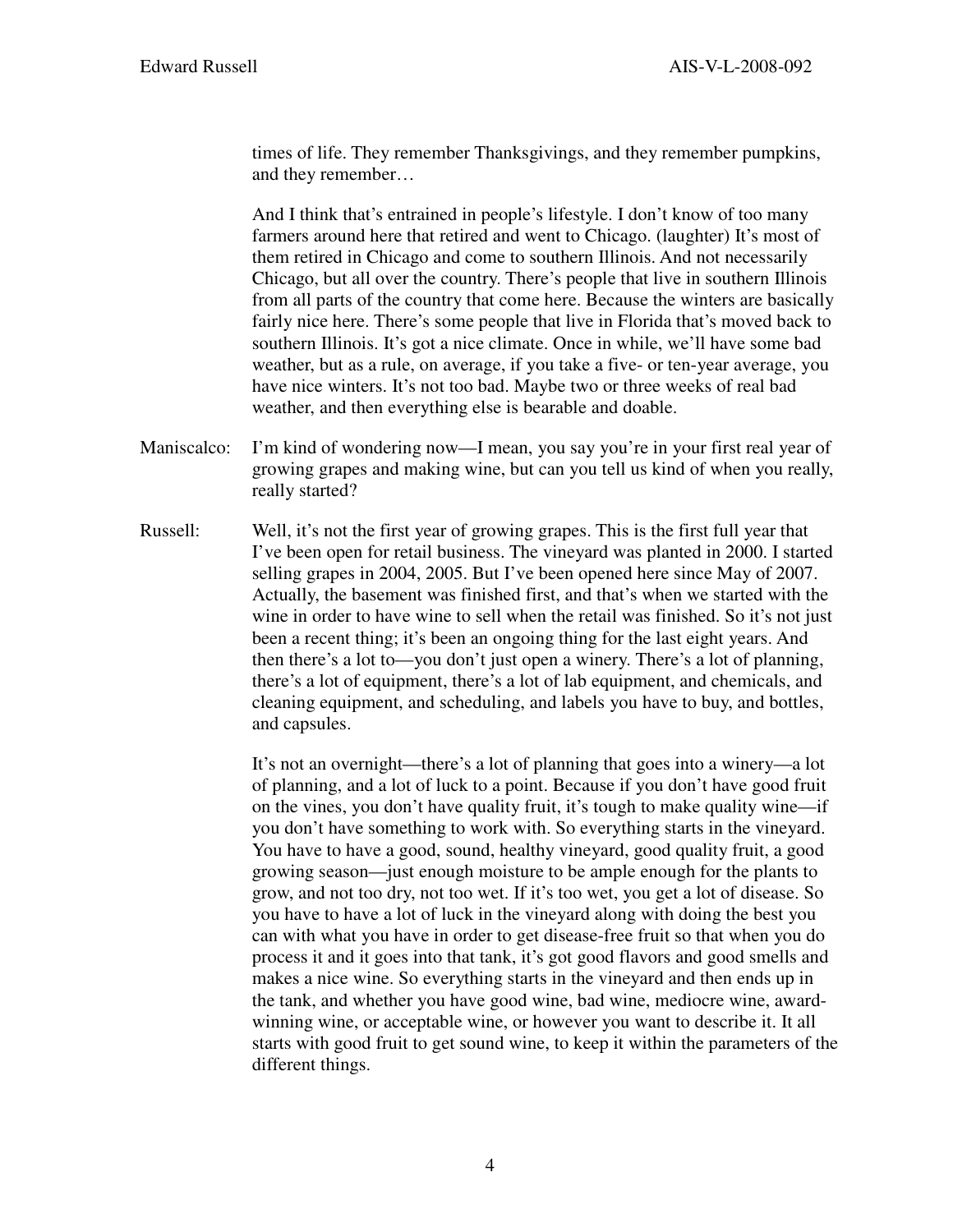And it's a lot more complicated than I thought it was going to be. I'm not afraid of a challenge—because that's what life is. Life is nothing but daily challenges. And I thought this would be just a quick learn, and then I find out it's not a quick learn, it's a learning process. And I don't know near what I need to know, but I'm learning, and I have people that come in here customers that come in—that say that the wines that I have here are some of the best that they've drank, and that's quite a compliment. And then a lot of them back it up by buying cases, which is good, but it's even better because they buy mixed cases. If you buy a mixed case, that means you like all of them. If you just buy a case of one kind, then that's one style that you like. But I've had several come in here: "Give me two bottles of each one." So that's good, that's good, and that's what I want. I'd rather sell two bottles of each one and know that they're all good-quality, good sound, good-tasting, flavorful, and people enjoy, rather than just specializing in one style of wine.

- Maniscalco: You mentioned a little bit earlier that a planning goes into making a winery, and a lot of planning goes into the vineyard. Can you take us back to kind of that early planning stage, when you're sitting down with your wife, saying, "I think I want to do this." Can you kind of describe to us—
- Russell: Well, you don't want to go back that far. (Maniscalco laughs) There was some discussion in there, and I don't want to cover that ground again. But I would recommend anybody that wants to get into a winery or into vineyard, or any kind of agriculture or whatever they want to get into, they need to find out where they can get the training. If there's no training available, they need to find out in their area, who's in that type of business, and then they need to apprentice with them, and they need to do that for a few months or a year so that they fully understand what they're getting involved with and what the investment's going to be, and what they're going to do with their product when it becomes mature. There's no sense to raise a product if you don't have a place to sell it, and there's no sense in taking the ground that you have and investing thousands of dollars in it on the chance that it's going to turn out.

You need to know what you're doing to protect your investment, and that's why I would recommend networking, just like myself. I went to school to learn how to grow, I went to classes to learn how to make wine, but I didn't stop there. I started networking with the other wineries. I became acquainted with the vineyards and the winemakers. I witnessed the problems they were having. I assessed their strengths and their weaknesses. What's their winery got that everybody likes, or what's this winery got that everybody dislikes?

 And then you take an assessment of all the ones that you visit. You go to one place, and they sell pizzas—delicious pizzas—but they've only got three tables in the whole building. Well, three tables, you've got eight people, and twenty people standing. So obviously they needed a bigger area, or make a less attractive pizza—one or the other. But those are the things that I looked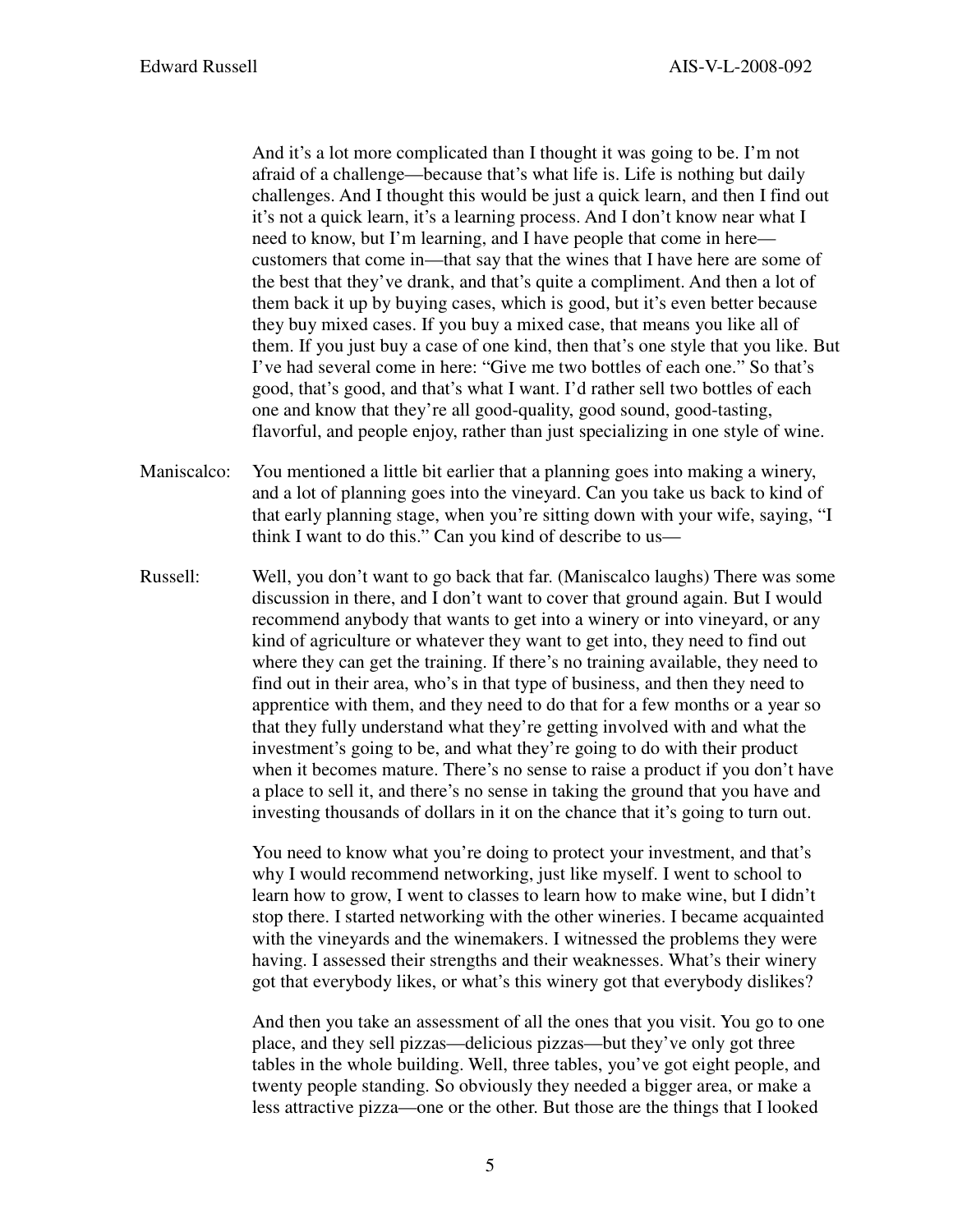at. Strengths and weaknesses of the other wineries and the other people that are—the parking lots, you know—a nice building, but no parking lot. A big parking lot but small building. No shade trees. No retail bar. People come in, they want to buy a bottle of wine and leave, and the tasting bar's full, four deep. Well, they're not going to stand in line and wait for you to talk for thirty minutes to somebody to buy a bottle. So I put a retail bar in so they can sidetrack the tasting bar.

 Most everybody that visits us got children, so you want to have a children's atmosphere or the family atmosphere. That's why we have the bocci court, we have the horseshoes, we have the beanbags, we have the washers—something to entertain the children while the adults are at the tasting bar or doing whatever other activity. The picnic tables—people like to picnic. They like to bring their own food. So these are all the things that I kind of saw in visiting, and I brought that all to bear here. And I've still got a ways to go. I've still got some things I need to do. I need to do some night events, and I need to put some lighting up. I've tried to get the county—when I built the building, the county promised me they were going to do the road, and I've been open eighteen months now, and the road—I did see the road grader go by the other day. He was about thirty-five miles an hour, and his blade was a foot off the ground, so I don't think he did much blading. So I've almost gave up on that end of it. But if I had the road in, that would be a big improvement to this. Because we get buses, we get limousines, we get motorcycles, we get antique cars, we get convertibles, and we get people from all walks of life. People in here that own a string of Hilton hotels, people that own a string of restaurants, or a series.

 You never know who's coming in that door, because tourists come through here, people traveling. I had two girls coming through the other day going to Chicago—they'd come from Puerto Rico and they were heading to Chicago. They came in; they saw the sign on the highway. You never know who's coming in that door, but you try to make the best presentation that you can, try to put the best face. They may not make a stop in Illinois other than here. So if you can leave a good impression with them, be a good host, show them some hospitality, they leave here with a nice memory. They take pictures. I've had groups come in, and they want me to take their picture as a group. So it's a nice… And I keep a scrapbook of all the different people that come in.

 And people leave here, they're pretty happy, pretty content, and most of them are glad they stopped. And that's really what it's all about. When you're in the wine business, you try to make good wine—that's number one—but then again, you've got to be a good host. You've got to be able to communicate with people, talk to them, make them feel at ease. Because when they walk through the door, this is their first time here, and when you walk into a new establishment for the first time, you don't know if they're going to be friendly,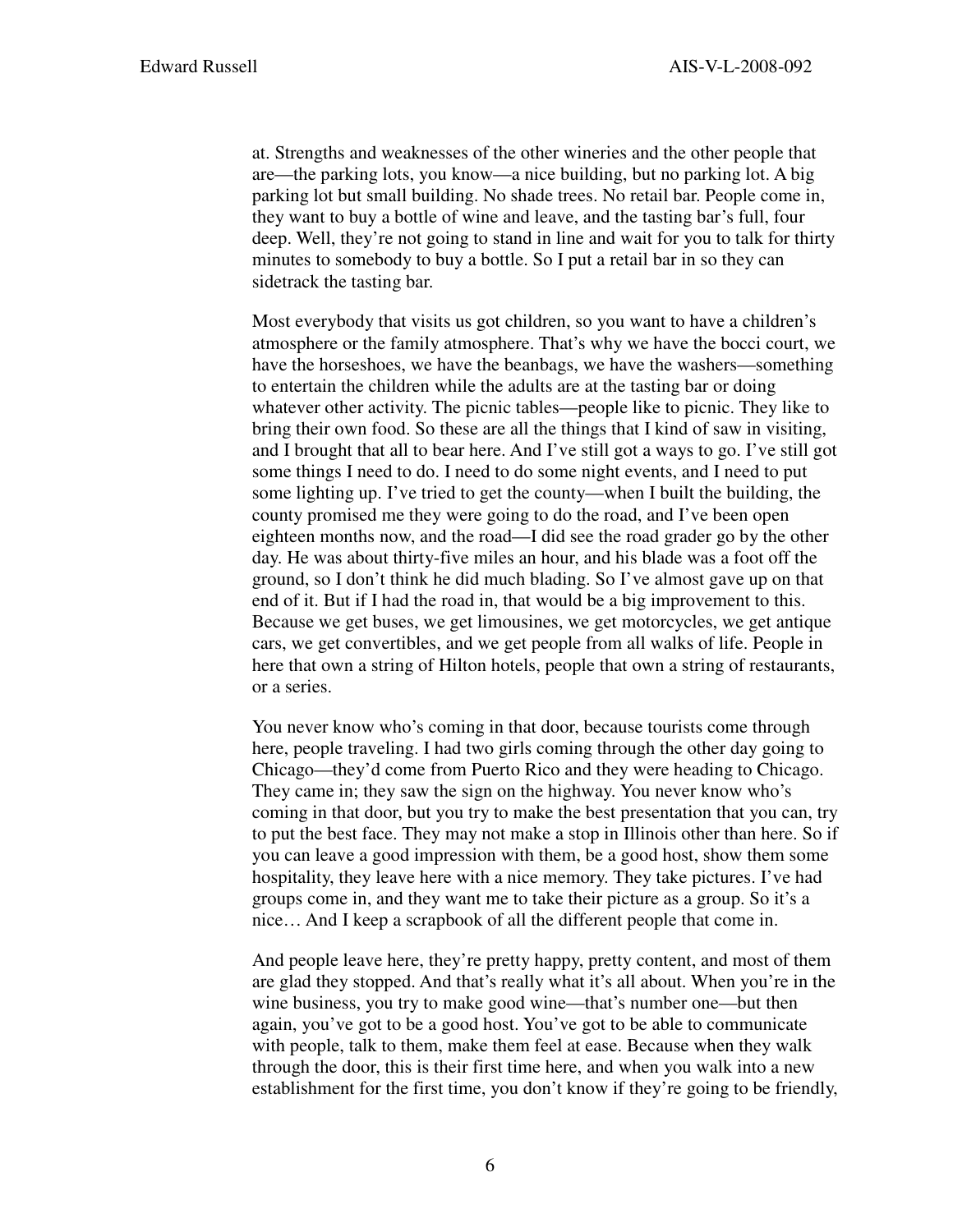if they're going to be grouches—you don't know what to expect, so you kind of got your guard up. But if you break the ice and tell them good afternoon, and how are you doing, and I'm glad you showed up, then it settles them down, and then they become open, and they tell you a little bit about their history and their life, and where they came from, and where they're going. And that's really the fun part of it. If there's a fun part of being in the winery business, that's the fun part. That's the fun part. Everything else is the work part.

- Maniscalco: I'd kind of like to talk a little bit about some of the work part, but first, can you kind of explain to us—I mean, you have a very beautiful place here. The vineyards and the winery and everything is just gorgeous. Could you kind of give us a description of what it would look like to somebody who came here?
- Russell: Well, it would be a customer-friendly place. It's got a certain amount of ambiance and a certain comfort zone. And it's got some nice scenery. It's got a lot of wildlife that come and go. It's a very family-oriented-type business, so if you have children, you can bring them. It's kind of a retreat. It's kind of isolated. I think the nearest house from here is three-fourths of a mile, so you're kind of out in the wilderness. Excuse me. (quiet talking with someone)
- Maniscalco: The hazard of being in charge.
- Russell: Pardon?
- Maniscalco: The hazards of being in charge.
- Russell: That's the hazard of being the only one with the keys.
- Maniscalco: Well, there you go, that too. (laughs)
- Russell: But inventory control is better when I have the keys.
- Maniscalco: (laughs) Well, can you tell us, how much land do you have in the vineyards?
- Russell: I've got approximately fifteen acres in vineyards, and about fifteen acres in buildings and ponds and kind of a park area, I'd say. So it's approximately thirty acres on this side, and then I've got about 150 or so acres—145 acres across the road.
- Maniscalco: Were you planning on turning that into vineyards, too?
- Russell: It's a possibility, but it'll be probably a couple years from now. At some point in time, when those vines are about ten years old, I'll probably start planting two acres a year until I get a replacement in, rather than planting them all at one time or trying to do it. It's better to start off with a couple acres because it's easier to control and easier to keep up with. Then the next year, maybe two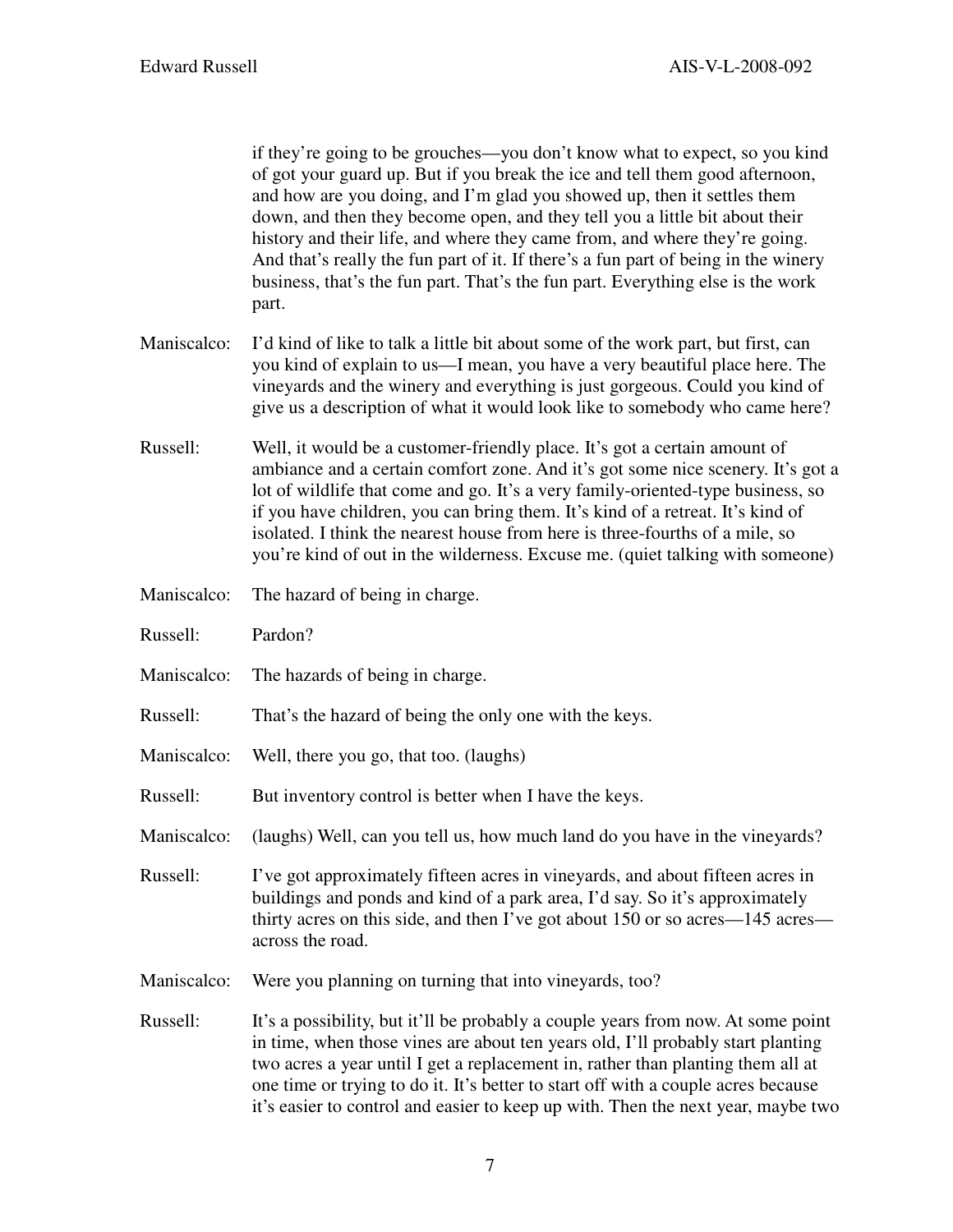more acres, then two more. Maybe add another variety. I wish I would have planted more Concords. It seems like the tastes in this part of the country even tourists that come to Chicago—it doesn't make any difference where they're from—but they like the sweeter wines more so than the dry. The dry wines have their place, but that group is probably two out of twenty that like dry wines; the other eighteen like sweeter wines. And then there's a few that really like the sweet, sweet wines. So if I was going to plant, I'd probably plant some of that type of variety of vines—some more Concords, some more Niagara, Vidal, make some nice sweet, semi-sweet wines.

- Maniscalco: If we were to look at kind of the life of a grape, I guess, the grape life cycle, can you kind of explain to us what that cycle is, from the time the grape starts growing to when it ends up in the bottle? What goes on in between that?
- Russell: Well, probably at least start off in the winter, when the plant's dormant. In the winter, the plant becomes dormant and loses its leaves, but it still has the fruiting shoots from the previous harvest. So then you go in there and cut these fruiting shoots off and leave so many buds on each fruiting shoot, and that'll be your fruiting shoots for next year. And then you clean up all your cuttings. Then in the spring, about the middle of April, the buds on these fruiting shoots start to swell, and then they'll break out, and they'll start getting little leaf structures on them. And that's middle of April to the first of May, then your new fruiting shoots start to come out. And then they'll flower, and then the grapes will form into the little clusters, and then they'll begin to grow. And in the meantime, you're spraying fungicide sprays for black rot and various diseases.

 Then as you get up into June, you start cleaning the middles out. If you have a GDC system or a two-wire system, you start cleaning the middles out. You start doing some shoot thinning. Ideally, you like to keep your shoots about a hands-width. You'll start that. And then cut the suckers off of the trunks, keep the trunks clean, put your herbicide underneath the plant to keep the grass down so the humidities and so forth doesn't form under there. And the grass sometimes saps the energy or the nutrients out of the grown, and then the plant doesn't get it.

 And then you're going into the summer months, July and August, and you've got to keep your spray program going, and then you try to go back and cluster thin if you've got too many clusters on a fruiting shoot. Ideally on a fruiting shoot, if you had an ideal plant, and you had three clusters of grapes on that one shoot, ideally, according to what I've read, there needs to be thirteen leaves for each cluster. So if you have three clusters on that fruiting shoot, you should have thirty-nine leaves minimum. Now, that's ideal, and I don't know very many that's got ideal vineyards, but that's the ideal.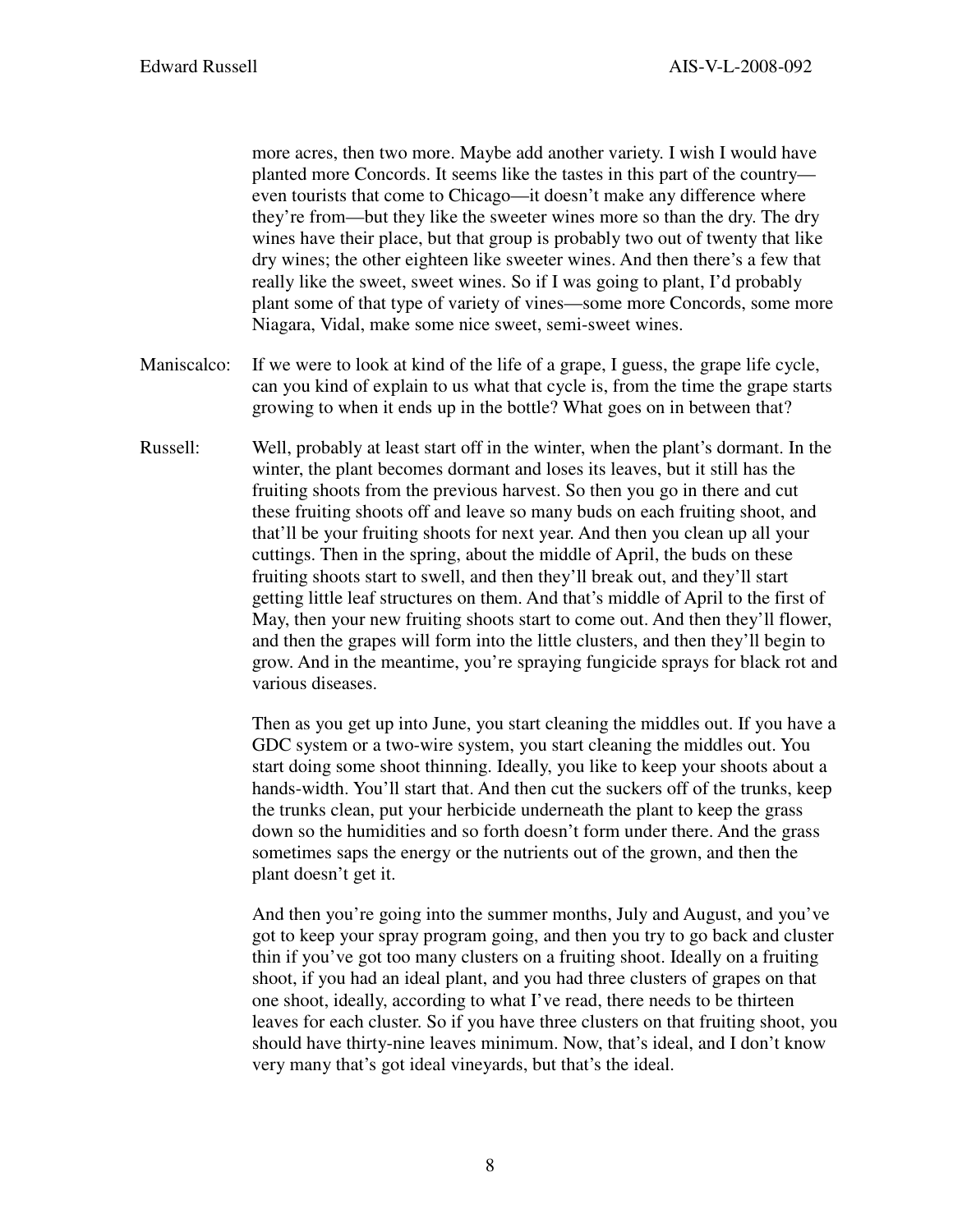And then you come, oh, probably two weeks before harvest, three weeks before harvest, you will go out into the vineyard, and you will randomly pick berries off the clusters. You'll walk down through there, and you'll take one or two berries off that cluster, and then a little further down, one or two berries off that cluster. And you try to get some kind of an idea of what that section is doing. And you'll collect 100 to 200 berries from various parts of that section, and then you'll mash those berries up into juice, and then you'll run your sugar test to see where the brix and where the different parameters are—your acidity or your pH. And that gives you an indication of about how long it is before harvest. Then you'll probably do it again a week before harvest to see where you're at with your sugar. As a rule, the brix or the sugar, they like twenty-two to twenty-four brix, ideally. Low acid, low pH. And a lot of those factors depend on how you maintain the vineyard. If you overcrop it and you do various things, and you don't give it the attention it needs, you end up with the higher pH and the higher acids, and the brix—if you got too many clusters on there, the sugar might not come up, and then you have to chapitalize it to bring the sugar up. If the pH is too high, the wine becomes unstable. You may end up with vinegar. There's a lot of…

 That's why I said a few minutes ago, everything starts in that vineyard. That's the foundation of a winery. Everything in that vineyard has to be on target for that wine to be drinkable. And then after you harvest, and you process your juice, and you ferment, and you turn it into wines, then you go back and do a post spray. Just because you've took the fruit off, you can't neglect the vine, because if it picks up a disease going into the fall, it's going to carry that disease right on into the next spring, so you have to do post-harvest sprays as well as the sprays in the spring. So I'll average eighteen to twenty sprays a year, and it runs me, depending on the spray I'm using, 600-800 dollars every time I spray, plus the herbicide, the grass killer, plus the expense of the mowing and maintenance and trellis repair and various things. But if you're looking for a busy job, this would be a good one (Maniscalco laughs) because there's always something to do. I told somebody the other day, "If you've run out of anything to do, you've just lost your list. You'd better go look for your list because there's plenty to do all the time."

- Maniscalco: You've mentioned a few times that you have sprays for different things like black rot, and then you've also mentioned some insects as well. Can you kind of tell us what some of the larger ones are? I guess black rot is one of them, that you are looking out for.
- Russell: Well, you have to for Botrytis, which is a noble rot or a rot. There's a host of problems that you can have, but I've never had any of the problems to really research it because I prevent them before they happen. That's the thing about the spray program. You start having what they call leaf spot and various types of problems. You don't spray to correct them; you spray to prevent them. So if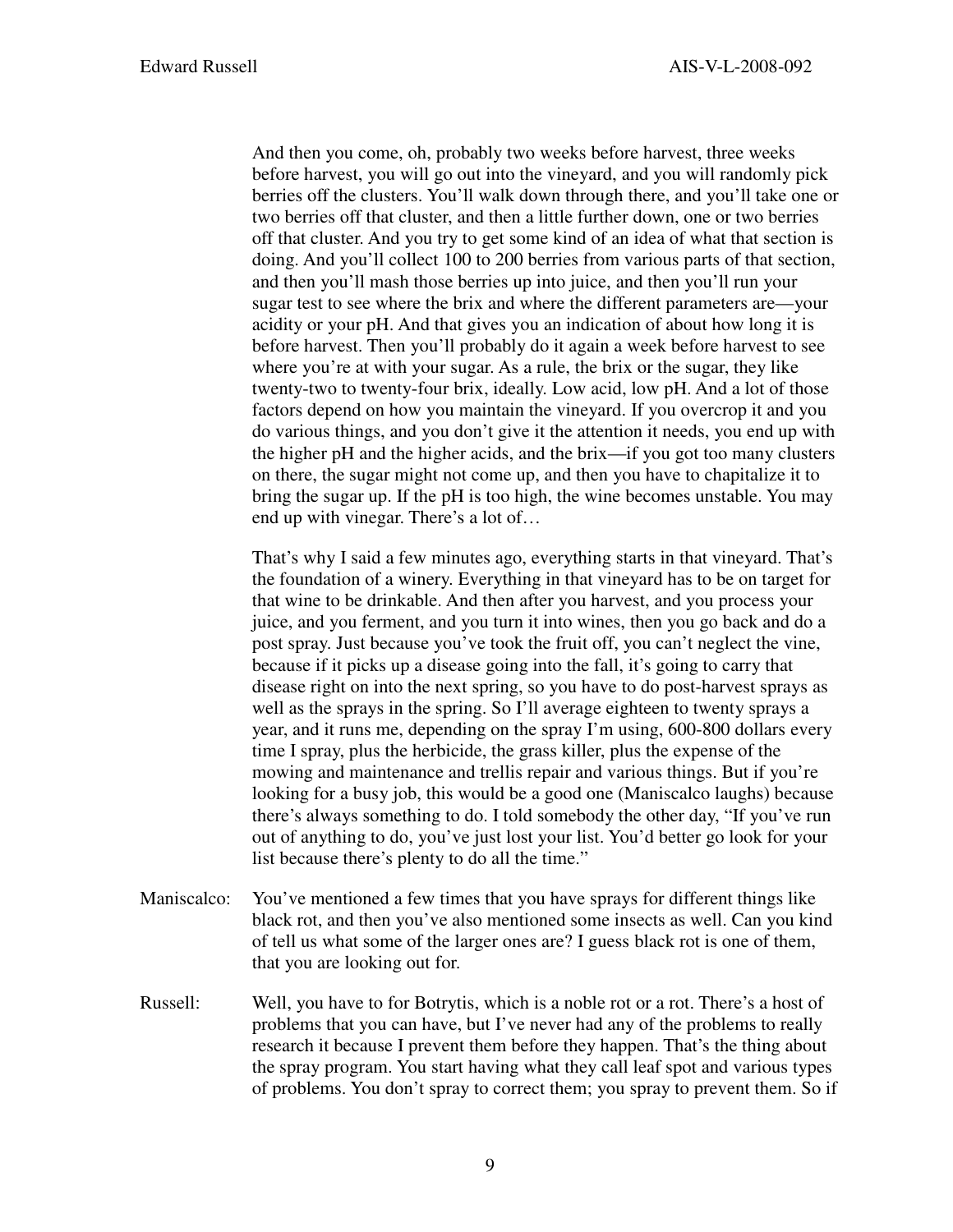you do a spray schedule on a regular basis, then really, you don't have anything to worry about. And I've never had any disease problems, so I haven't researched different diseases. If I'd have had a disease problem, I'd research it and find out what it is. But I've always worked on a preventative, so in the eight years, I've never had any disease. But I spray to prevent it. I don't wait until I get the disease and then try to figure out how to eradicate it because it's too late, then; you're already in trouble. But there's probably six or eight standard type—phylloxera might be one of them—that's a pesticide you spray for that. There's several, but really, I haven't got into the different ones because I've never had that problem, so I really don't know.

- Maniscalco: Now, you said you're in a spray program. What exactly—I mean, how does the program work, and—?
- Russell: Well, program is when you—you spray every two weeks or so. And you may use—for instance, the spray this week, you may use Abound. And Abound is a fungicide that's got the chemicals in it to combat most of the problems that you would have. And then the next week, you might use Pristine, which is another fungicide. In the beginning of the year, you would use like Pencozeb, which is good for one type of disease, like bunch rot, black rot, and then you might assist it with Nova or another type of chemical, and you use Sevin. You might use Danitol, which is another pesticide.

 But you try to come up with a—like the Vignoles, that's a real tight cluster, and you want to spray that with a chemical—I use Elevate—before the berries swell up and go tight because once the berries go tight, the spray won't penetrate. And that's part of that particular grape, the Vignoles. So you'd use that. You have to be careful with the Concords, because you cannot use the Pristine on the Concords. That particular grape doesn't do well with Pristine. So you have to work around the sprays on that. And that's part of the program.

 And not using the same sprays over and over and over again, because if you use the same sprays, then the plants become immune to it, and then when you spray, you're just wasting your time because it's not doing any good. Just like some insects, when you spray them with the same thing over and over again, they adjust to that chemical. That's why on these, I spray with Sevin, but think I come back with another chemical called Danitol, which is a little bit more stringent, a little stronger, and that kind of changes it up a little bit, keeps it different.

 But you keep track of—of course, you have to. Now, I went to classes so that I could become a licensed applicator. Some chemicals, you have to be a licensed applicator before they'll sell them to you. But you keep a record of the spray you use, which plants you put what spray on, what kind of a day it was—was the sun shining, what was the temperature, what direction and how strong was the wind blowing—and you keep this in your records basically so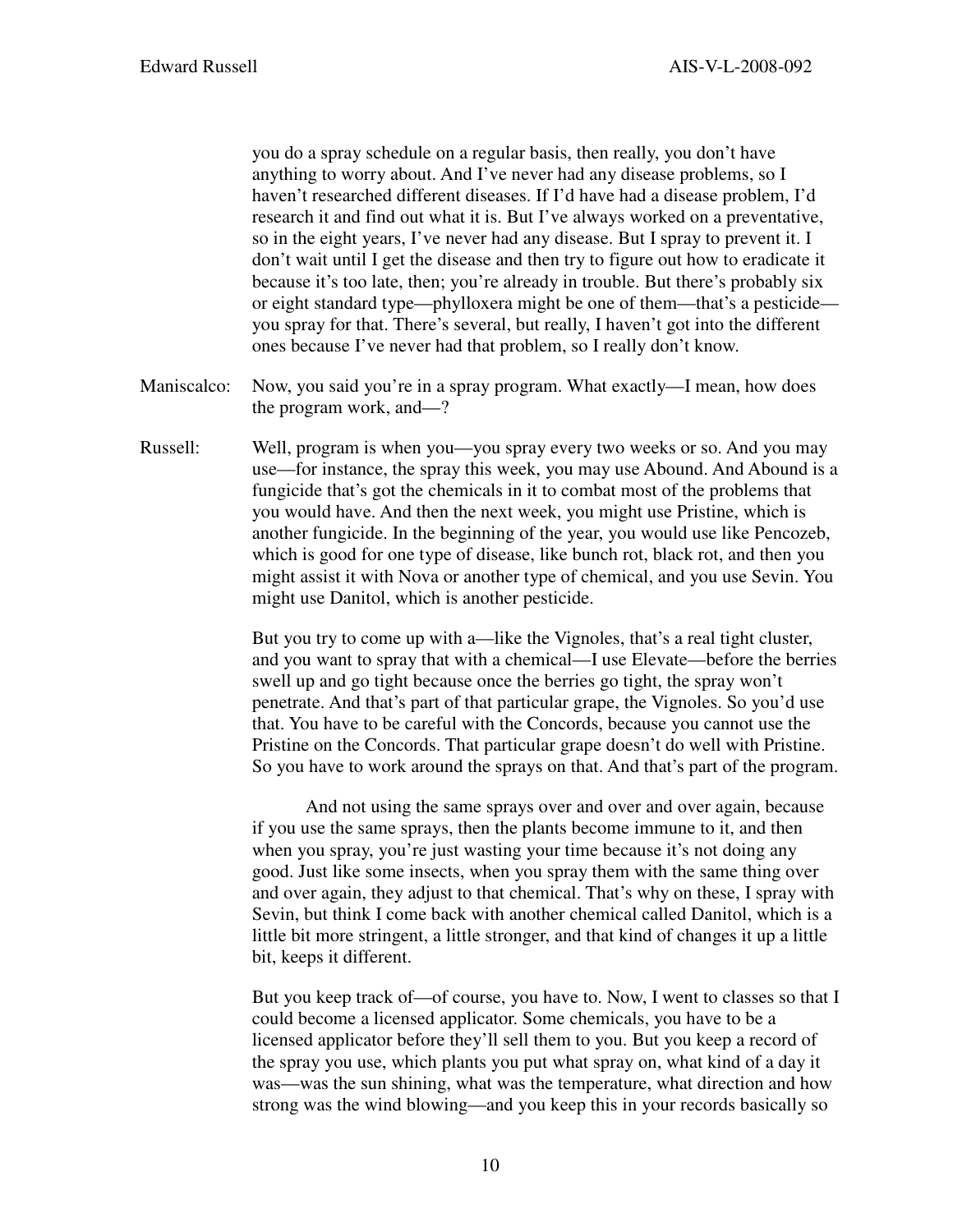that if you forget what you did, you can go back. So it's just a good bookkeeping thing. And then if you were using something that would do damage to your neighbor's crop or harm some plants somewhere else, at least you've got a record to show what you used and that what you used either caused it or didn't cause it, but at least you've got a record of it. But it's really just a reference so that you don't use the same sprays over and over.

Maniscalco: When we were in the vineyard, you kind of explained that there are certain land features that you want to put vineyards on. You were talking about how they were on hills and other things. Can you tell us why?

Russell: Well, you want to put a vineyard on the highest elevation you can get—the highest elevation with enough drop so you don't get the frost—the cold air has a way to escape from the hilltop of the vineyard. Which the frosts are important in the spring. They can do damage to your crop. So you want to be up on a hill. And you want to be up on hill for the drainage—not only for the sub-soil drainage, which you take care of when you sub-soil, but the surface drainage, so that the plant is not standing in a sump of water. And then you want to be on top of the hill because of the air flow. You want the air to be able to blow through those plants and keep those leaves dry. Because wet leaves on humid days is where your disease—there's certain temperature ranges in there when your diseases are more evident and more capable than they are on other days. But you want it on a hillside for air flow, and preferably on the sunny side of the hill, which is not always possible because it depends on how your ground lays. But it seems like the plants on the sunnier side of the hill do better than the plants on the opposite side of the hill.

> But before I would plant any vines, I would get soil tests to find out if that soil is where it needs to be for that particular fruit or whatever that you're planting. And I would definitely recommend sub-soiling the ground, fracturing the ground, breaking the ground up down to the hardpan to give those roots of plants a chance to grow and expand. I think you have a healthier—you can see the vineyard out there, how healthy it is. And I think that's attributed a lot to just that sub-soiling, tearing that ground up. You take a piece of old hardpan ground and try to plant something, and it just strangles itself. It just won't let it grow. But if you sub-soil it and fracture the ground up good, then those roots just thrive and grow, and the plant stays healthy. So I would recommend that if someone was wanting to put a vineyard in. And I know a few of them around here that's planting a vineyard, and they bypassed that because of the expense. It's expensive to get a sub-soiler and somebody that's got a tractor big enough to do it. But I think it's the foundation of the vineyard. It's like a building. If you've got a good foundation, you can put a building up—bad foundation, your building's going to fall in. (phone rings) Over a period of five or six, eight years, there will be a price to pay if you don't really sub-soil that ground and get it ready.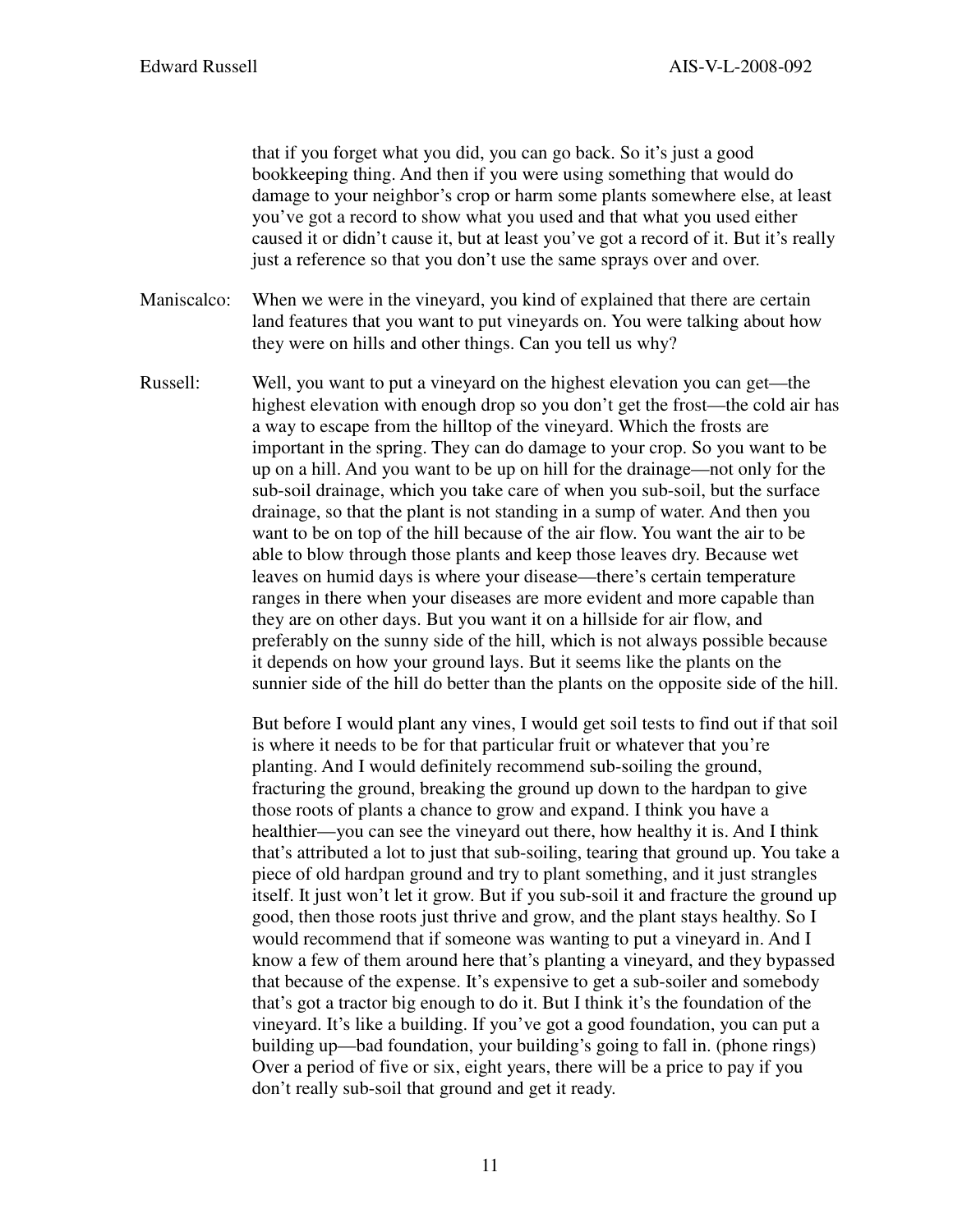Maniscalco: You've mentioned a bunch of times different people that are out there that have given you advice and have helped you out. Can you tell us a little bit about the different consultants that you've had and different advice, and a lot of the networking that you've done?

Russell: The names, or the locations, or—?

Maniscalco: Just the sorts of things that you've—

- Russell: Well, it's just like in school, we started off with Dave Ponce, who was an instructor. Gary Orlandini was an instructor. Alan Dillard, a winemaker instructor. Denny Franklin, a winemaker at Pheasant Hollow. Karen Hand, a winemaker at Blue Sky. Those people were probably the most knowledgeable in this area, and that's why the colleges selected them to be the instructors.
- Maniscalco: What sorts of advice have they given you? Were there any foundational pieces of advice that they gave you?
- Russell: Well, that's the nice thing about people: each one's got a different piece of advice (Maniscalco laughs) Advice as to—I'm not following your train of thought. Advice as to get into the grape-growing business or—
- Maniscalco: No, just getting—
- Russell: —advice on how to grow grapes?
- Maniscalco: Both.
- Russell: Well, they've given me that advice—both ends—on how to do it, and the problems they'd had, and how they overcame them, and the winemaking end of it. This is not a widget company. This is not where you set out your press or your machine and you kick out widgets. This is kind of the difference between a chef and a cook. So if you're going to succeed in this type of business, you better be able to network with other people, to find out what kind of problems they're having, and if you had the same problems, how to overcome those problems, and how their businesses are doing. If there ever was a networking business, this would be the one.

 This would be a networking business. And talking to them and finding out the problems that they've had with their vines or the problems they've had with their wineries and the problems they've had with their wines. And everybody kind of works together collectively so that—what we really want to do, I guess, basically, is have a representation of southern Illinois of having acceptable wines and good wines, and try to improve on the tourists, and make a living—that type of thing. And the thing of it is, when you call one of them, they're always ready to help you. They'll loan you something; they'll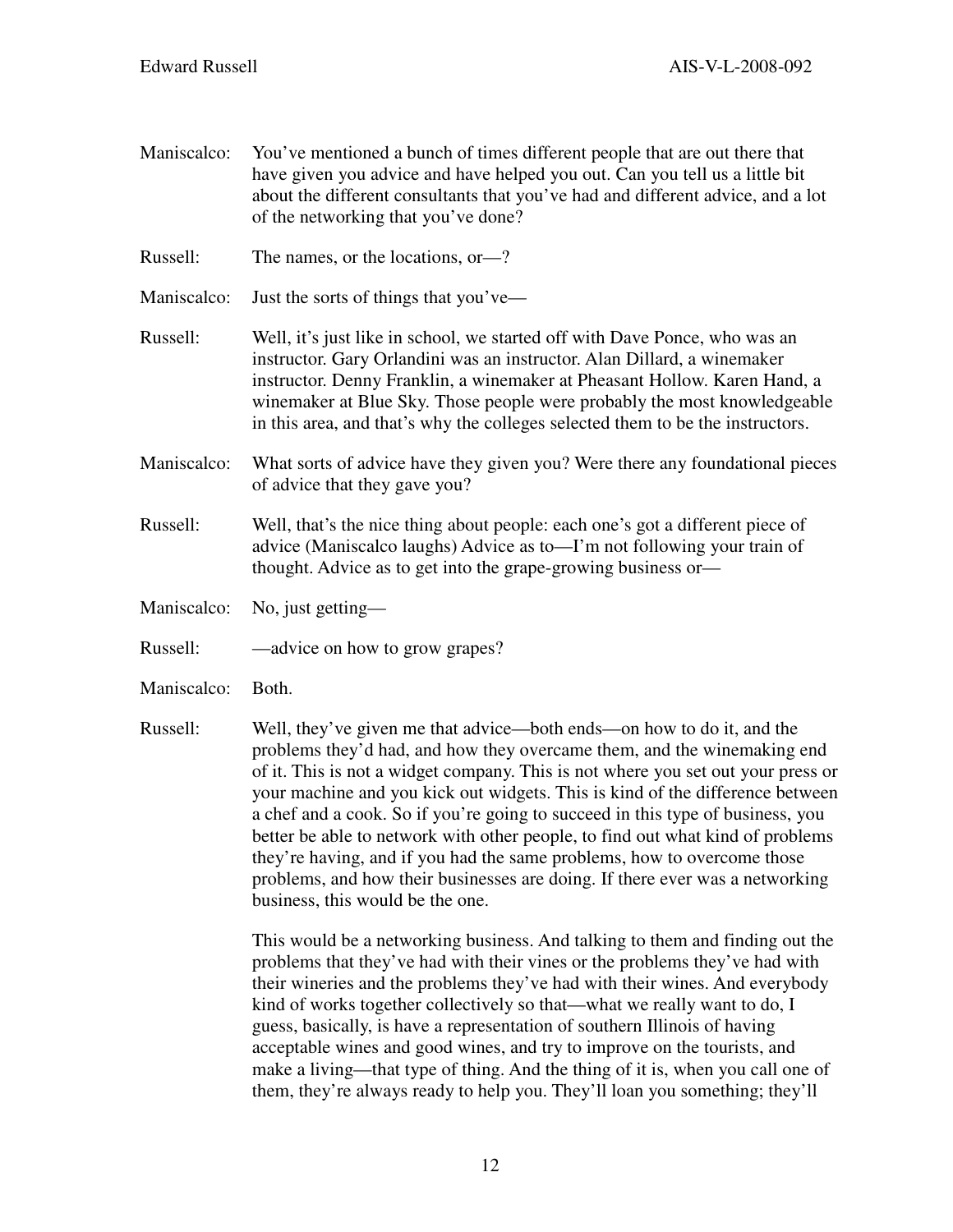come help you. Very seldom do they say, "I'll call you back later." They're very nice people, very easy to work with. And it's helped me quite a bit on different things.

Maniscalco: That's good. It's always great to have help. I'm wondering if you can explain to us kind of the end result of all the grapes that you're growing out there, and that's the wine. Can you kind of explain to us the wines that you do make?

- Russell: Well, you've got six varieties of grapes, which I told earlier. You know, you've got the Seyval and Traminette, Vidal, Vignoles, Concord—you take those six varieties that I have, and then you make dry wines and semi-sweet wines and sweet wines, and then you blend them in various ways. And what you try to do is to come up with a selection that appeals to different people. Some people only like red blushes. Some people only like white wines. Some people only like dry wines. Some people like semi-dry. Some people only drink sweet wines. So you take those six that you've got, and you try to do things with them. You try to blend them and change them and do things with them that appeals to most everybody. You're not going to have one wine that's going to appeal to everybody. But if you could make ten or fifteen selections that appeal to somebody, then that's really what you're trying to do with them. And then of course, the names of the wines or what you want to call them is your discretion. You can call them—there's Cache River Winery down the road that's got Water Moccasin, (Maniscalco laughs) and I don't know what all—Snake Bite or something. But that's his attraction. You have tourists come in here, and they see the names of these wines, and they take them home as souvenirs. But you can call wine whatever name that the federal government will approve your label for. But basically all you're doing is just blending your wines up to try to make them palatable to various… You have a husband and wife come in, and you think they live together, they're married, and you think they'd agree on something, but he wants the white wine and she wants the red wine. (Maniscalco laughs) So you have to make wines to suit everybody, and that's a challenge. That's a challenge.
- Maniscalco: I'm sure it is. So how do you decide what mixes and everything else? What's the process that goes into that?
- Russell: Well, you decide on a lot of different things. You decide on the quality of the fruit you've got. If you have a high-acid wine and a low-acid wine, you blend them together to get the middle of the road. Blend a percentage of one wine with another wine; you get a different flavor. There's just a whole, varied ways that you can come together. But you have to bear in mind that what you come up with, what you put together, you want to try to stay consistent. Because if you're making a style of wine that a certain person likes, when they come back next year, they want that same style. They don't want to find out it's been discontinued for another style. So you've got the consistency and trying to stay—and that's another—boy, you have a lot of records and a lot of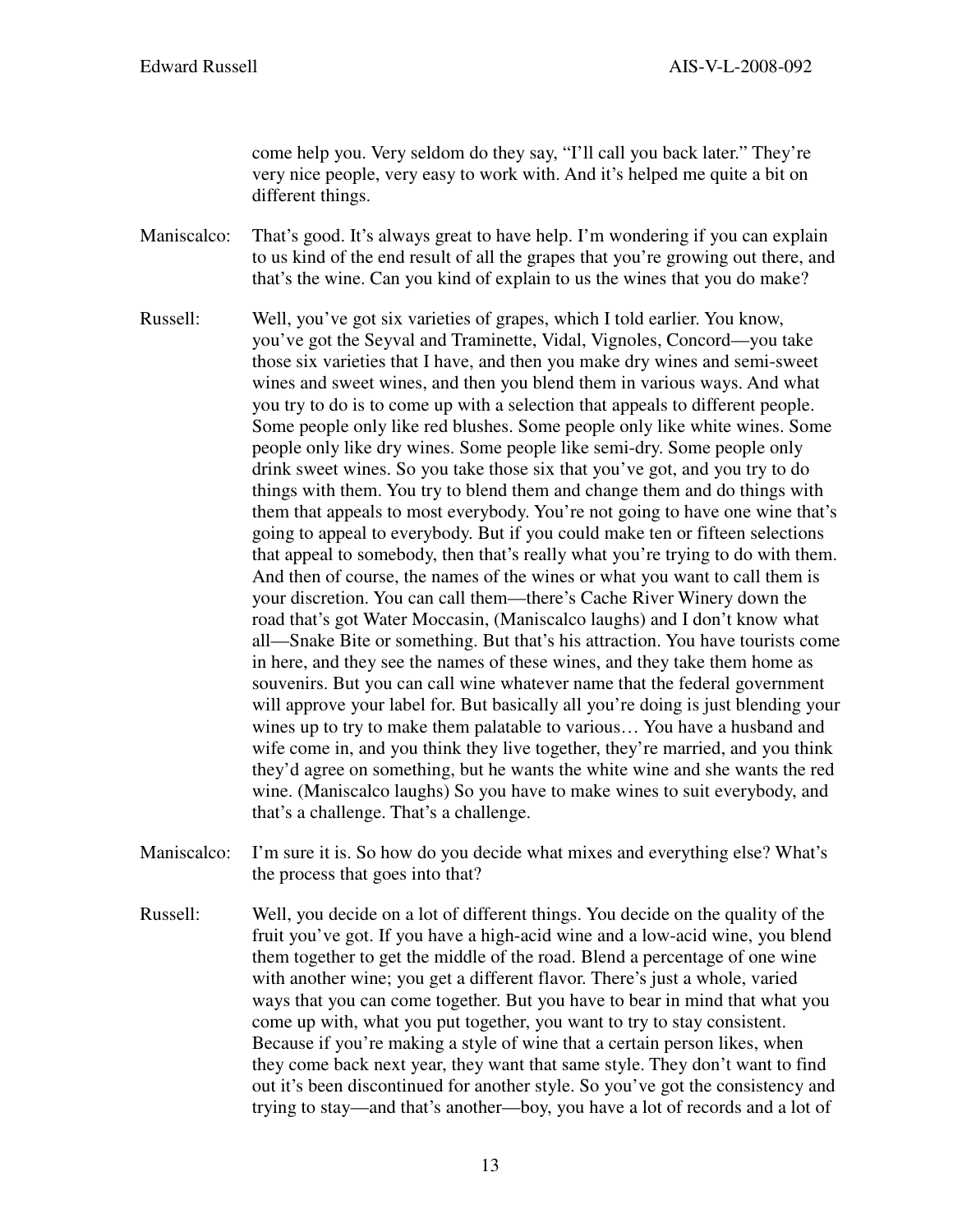bookkeeping. If you were like a winery in California and you specialized in Merlot of Pinot Noir or Zinfandel, and that was your specialty, and that's what you grew, and that's what you vineyard, and that's what you bottled, and that's what you wholesaled, life would be simple. (Maniscalco laughs) But when you try to make ten or fifteen different styles, it becomes a little bit more complicated. But it would be so simple if I only had one style of grape, only made one style of wine, and only sold it to one distributor, (Maniscalco laughs) I could take six months of the year off, I think.

- Maniscalco: Your taste in your different fruits for which one makes a more acidic wine, which one makes a less acidic wine. How are you doing that? Are you physically tasting it, or are you testing it chemically?
- Russell: No, you only test it chemically to see if it's sound, to see if it's got enough of the various preservative chemicals like  $S_0$  or sulfites or whatever. But the end result is for taste-test. That's the end result. That's the one that tells you whether you're going to bottle it or not. If it doesn't taste good, doesn't smell good, doesn't look good, you're not going to bottle 5,000 bottles.
- Maniscalco: So are you the taster?
- Russell: You're not going to bottle 5,000 bottles of something that's just going to sit down there. No, I have various peoples. The ones I explained a minute ago, like Orlandini and Denny Franklin, and I think Alan Dillard a couple of times. But we do tastes and recommendations and ideas. There may be something that you can do with it that you haven't even thought of that one of them could think of.
- Maniscalco: So now I'm sure you get this question a lot: which is your favorite wine?
- Russell: All of them.
- Maniscalco: All of them? (laughs)
- Russell: I like them all. I really do. If I had one that I would sit down and have a steady diet of it, I probably would single one out, but there's not a one that I make that I don't like. I like all of them.
- Maniscalco: How about your wife?

Russell: Pardon?

- Maniscalco: How about your wife?
- Russell: Which one does she like?
- Maniscalco: Yes.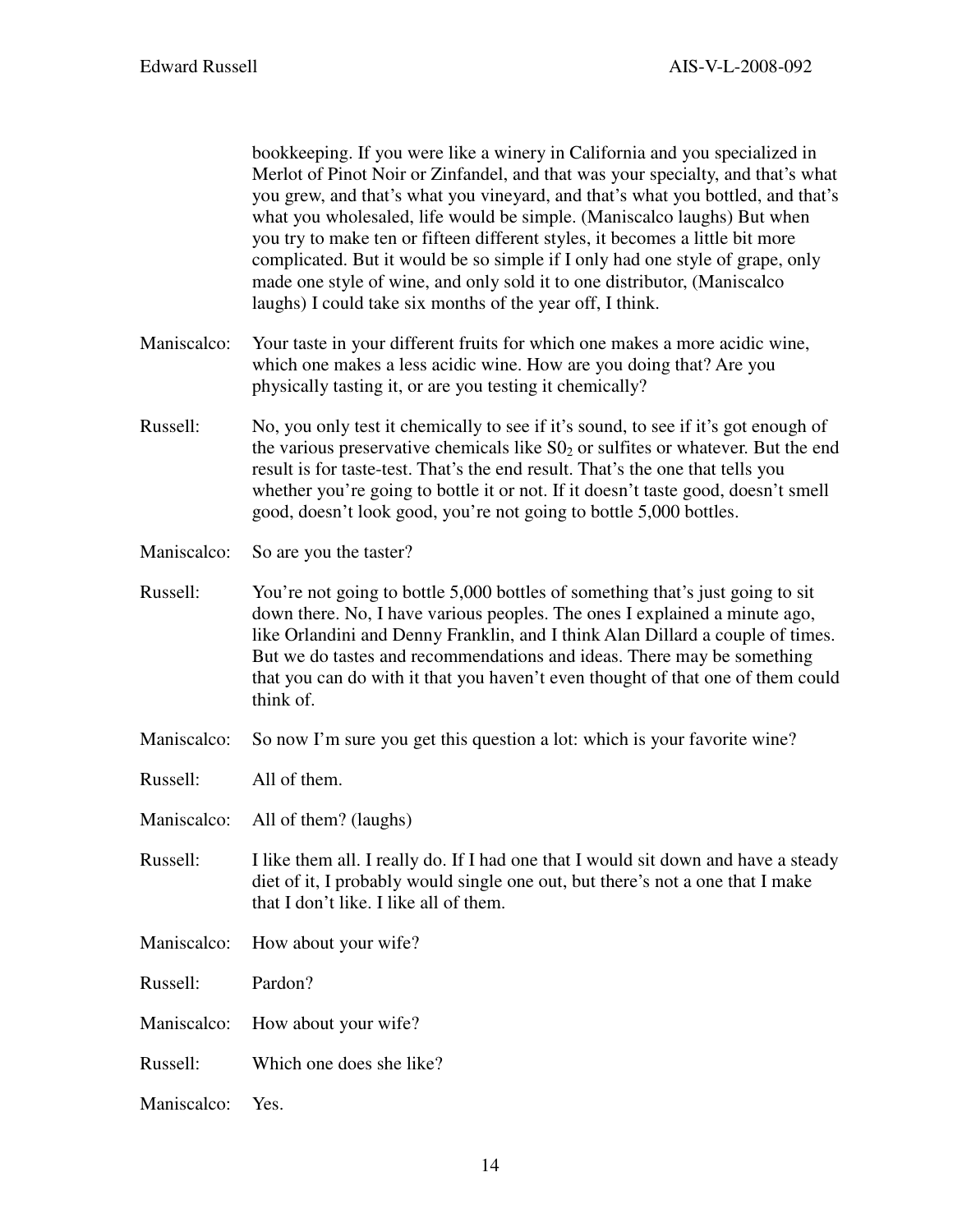- Russell: I'm not really sure. But she likes all of them too. She might favor one over the other, but I've never—I think whenever I watch her drink wine, she's always getting it out of a different bottle. And I don't know whether she's drinking it because that's what she likes or she's checking it to make sure they're still good. But I like all of them. I like the blushes, and I like the whites, I like the Vignoles. I like a glass of the sweet wines. I don't like a whole lot of the sweet wines, but I'll like a glass of the—especially the full-bodied red sweet that goes real good with barbecue or spicy foods. It seems like it's got a real nice flavor to it. I've got a light blush that I like that's fruity and flavorable, and it's good. I've got that Vignoles that makes a very nice wine. Really, I like them all. There's none that I don't like.
- Maniscalco: That's good. You know, there's a culture about tasting wine. Can you kind of talk a little bit about that?
- Russell: Well, I probably don't know a whole lot about that other than the average person, but when you take the cork out, you're supposed to smell the cork. If it smells like vinegar, the wine is no good. Then you pour the wine into the glass, about half-full, and then you swirl it, which is open up the aromas and the flavors and give it that bouquet. And then you smell or nose to see if it smells okay. Then you see some of them, they'll turn the glass sideways to see if it's got the legs on the side of the glass. Then they'll taste it, and they'll try to figure out just what type of flavors is in there—you know, cherries or cream or almonds or chocolate, or what flavors they're picking up. But everybody tastes different. One person will pick up this, and the other person won't. So really what it boils down to—you can do all these things that you want—the nose and swirling and the fork test—you can do it all. But really, it all boils down to, do you enjoy the flavors? Do you enjoy what you're drinking?

 I had a person come in here one day and said, "I want to buy a case of this." After they went through all the tastings, they wanted to buy a case to give away. And they priced it, and I was about two dollars too high. They said, "Well, I can buy wine for so many dollars. Yours is about two dollars too high." I said, "Well, you tasted these today." "Yeah, I tasted them." "They taste good. Now, would you rather pay two bottles more for a bottle of wine that tastes good or go to the liquor store and buy it for two dollars less, and then when you give it away, they're going to drink a glass of it and pour it out because it doesn't taste good?" So they said, "Well, that makes sense. I'll buy something I know they're going to drink rather than take a chance at the liquor store on something they're going to throw out."

 But that's just part of it. That's why you have the tasting bar. That's why people come in and taste. You don't do that at the liquor store. You go to the liquor store, you look at the fancy bottle, and the fancy label, and the fancy capsule, and you think, "Boy, that should be great wine—got a forty-dollar price tag on it—that's going to be great." Then you get it home and take the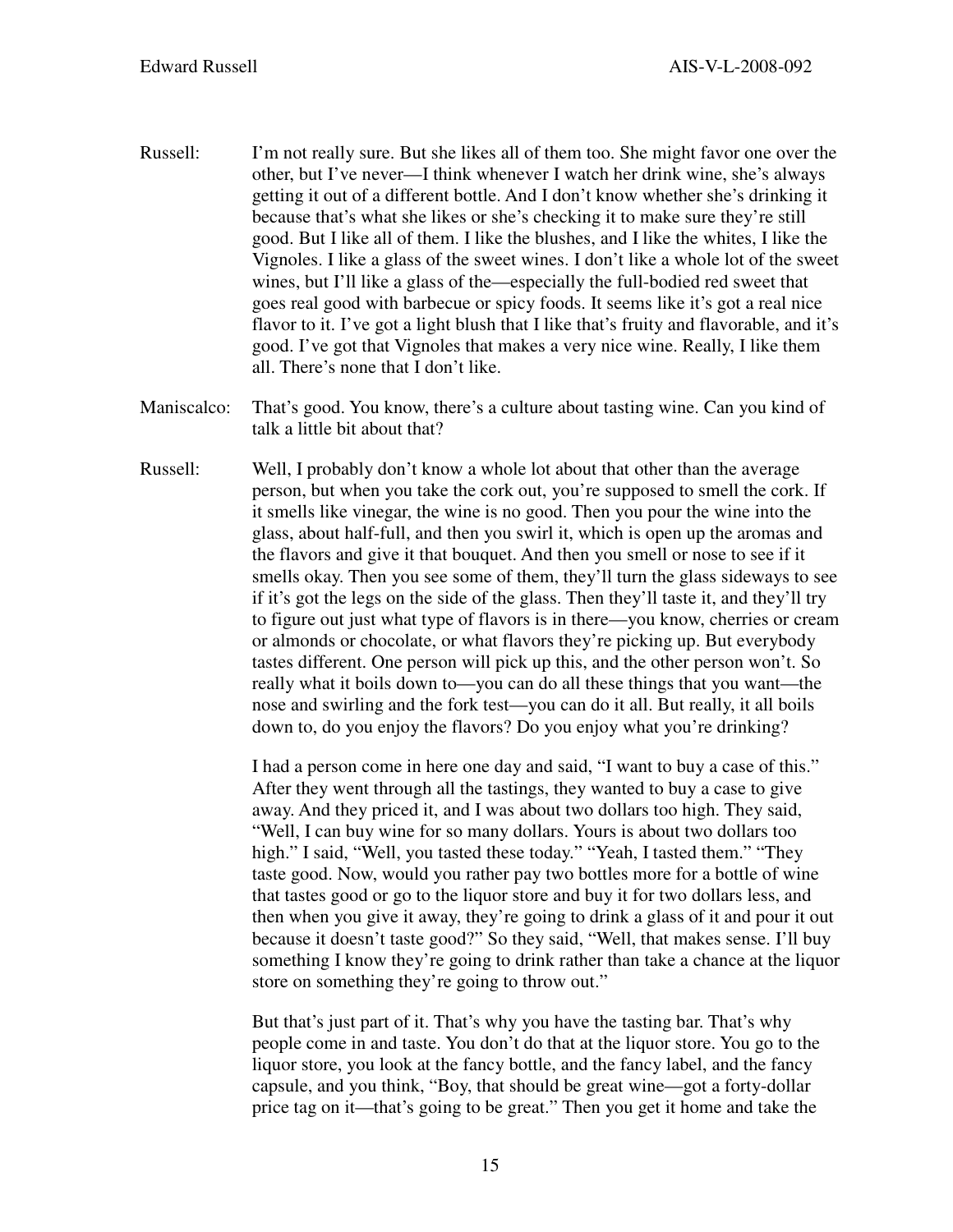capsule off and open it up, and you pour it out, and it takes your breath away. (Maniscalco laughs) You say, "Where in the world did that come from?" So it's always nice to visit a winery, where you can taste what you're actually buying.

Maniscalco: There's a lot of work to be done here. There's a whole lot of work to be done here, and I'm wondering, how many employees do you have?

- Russell: Well, it varies, between part-time, full-time, harvest-time, pruning time, cellar time. You'll average anywhere from five to fifteen. Just like bottling—you need five or six for bottling, three or four in the vineyard, two or three in the bar. We won't be bottling tomorrow, so we'll only need two or three in the vineyard, a couple up here. The weekends, you may need four or five up here, nobody in the vineyard, nobody in the cellar. Harvest time, you'll need twelve or fifteen pickers, and then you'll need three or four people running the crush line and the bottling line and two or three people brining the fruit in from the vineyard. There's no constant; it's always a variable, depending on what you're doing for that particular day.
- Maniscalco: Kind of seasonal, I guess.
- Russell: Well, it's seasonal, and it depends on how the workload falls in place. Just like the bottling. We'll try to bottle a couple times a week for the next four or five weeks, and then the bottling is over with probably until January. So that phase of it is behind you, and then we'll get into the harvesting phase. So it varies. It varies.
- Maniscalco: How do you get these employees that are part-time, that come in for just picking, let's say?
- Russell: Well, you just run an ad in the paper and interview. They fill out an application, and you try to find out what skills they have, and if they've ever worked with the vineyards or vines before, and if they can run equipment. Get a feel for what they can do, and then you just put them on your list, and if you need someone, you go back to that list and give them a call. And then word of mouth. People that work here tell somebody, and then they come in.
- Maniscalco: What kinds of special equipment do you need to grow grapes in a vineyard?
- Russell: To grow grapes? Well, you need a tractor—a vineyard tractor. It needs to be small, so it can get up and down the rows. It needs to be ideally a four-wheel drive. And then you need a sprayer. And the sprayer, according to the size vineyard you have and the size tractor you've got. I have a fellow tell me the other day he bought him a sprayer. And I said, "Well, that's good. What horsepower tractor goes with that sprayer?" Well, he said, "I don't know." I said, "Well, you need to check, because you have to match the horsepower of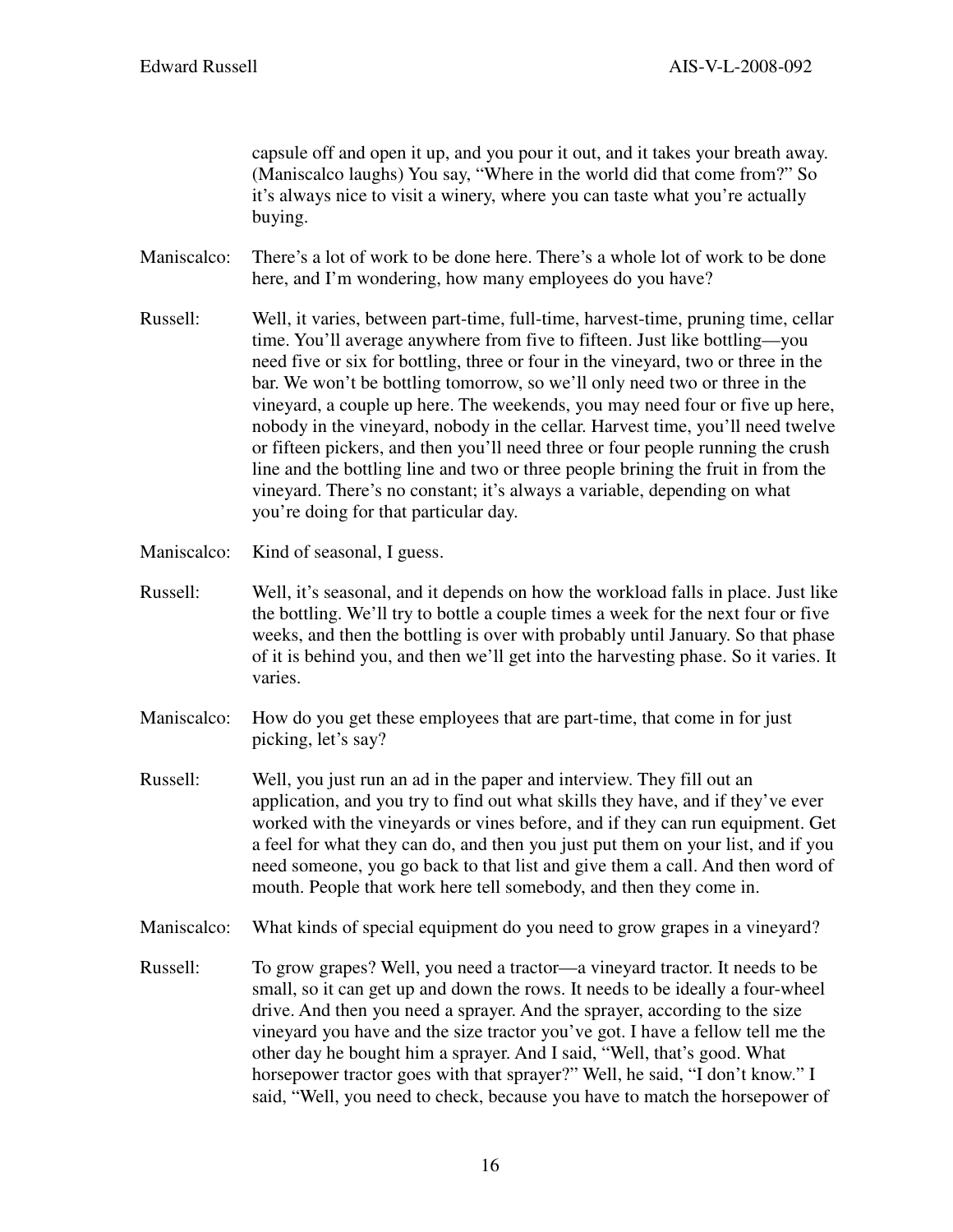the tractor to the sprayer." But you need a four-wheel drive, at any rate, because when you're spraying, you need to spray when you need to spray. A four-wheel drive tractor gets you through a vineyard in all types of wet conditions. A two-wheel drive, and sometimes you have spinouts—tears up the sod. But you need a tractor, preferably a small tractor, for a vineyard, and you'll need a sprayer of some kind, whether it be a pull-behind sprayer or whether it be a tractor-mounted sprayer, but you'd have to have some kind of a forced-air sprayer. Backpacks, tank spraying doesn't work that well when you're spraying fungicide. You need an airflow-type sprayer that blows them leaves around and gets that chemical all through the plant.

 And then you'll need a mower system where you can mow the rows, you'll need hand pruners, you'll need picking lugs. You'll need the small, thirtypound lugs to pick up and down the rows, and then the 1,000-pound bins to pour them into. Then you'll need a loader of some sort, to load your fruit up on a trailer, either to haul it to your winery or haul it to another winery. You'll need a system to kill the grass, to spray your herbicide. I've got one called an Enviromist system that I put two and half gallons of Roundup in on a twentyone gallon tank, and I can do two-thirds of the vineyard with it. That's pretty basic on equipment and the type of equipment. And you can buy used equipment or buy new equipment—it just depends on what you want to invest in your vineyard and how big your vineyard is. Now, I've got a 300-gallon spray tank, and I know some people that's got fifty- or seventy-five-gallon ones. The only thing is you have to reload all the time. If you have a bigger tank, you can do a couple, three acres at one time before you have to reload. But the investment depends on whether you buy new, used, and how big your vineyard is. So you could get in with a small expense, or you could get in with a large expense, it just depends.

- Maniscalco: Let's talk a little bit about the marketing side of this, because I mean that's really keeping the fuel in the fire and keeping it going. Can you kind of explain what you've done so far with marketing?
- Russell: Very little, other than advertise. Newspaper, television. You get some free press, some free interviews, but most of it is through the newspaper. And then that's your initial start, and then after that, it's word of mouth. As far as marketing, the only thing I've marketed is retail here. I have not done marketing extensively with the wholesale end of it. That's something I will get into, and it probably will be a contact, or I'll make calls on various places, and take samples, and do that type thing. The interstate signage is a good marketing tool, the state highway signs are a good marketing tool, word of mouth is a good tool. And I'm still learning. I'm still learning. There's a lot to marketing; that's a trade in itself. So I've got to cover some new ground on that later.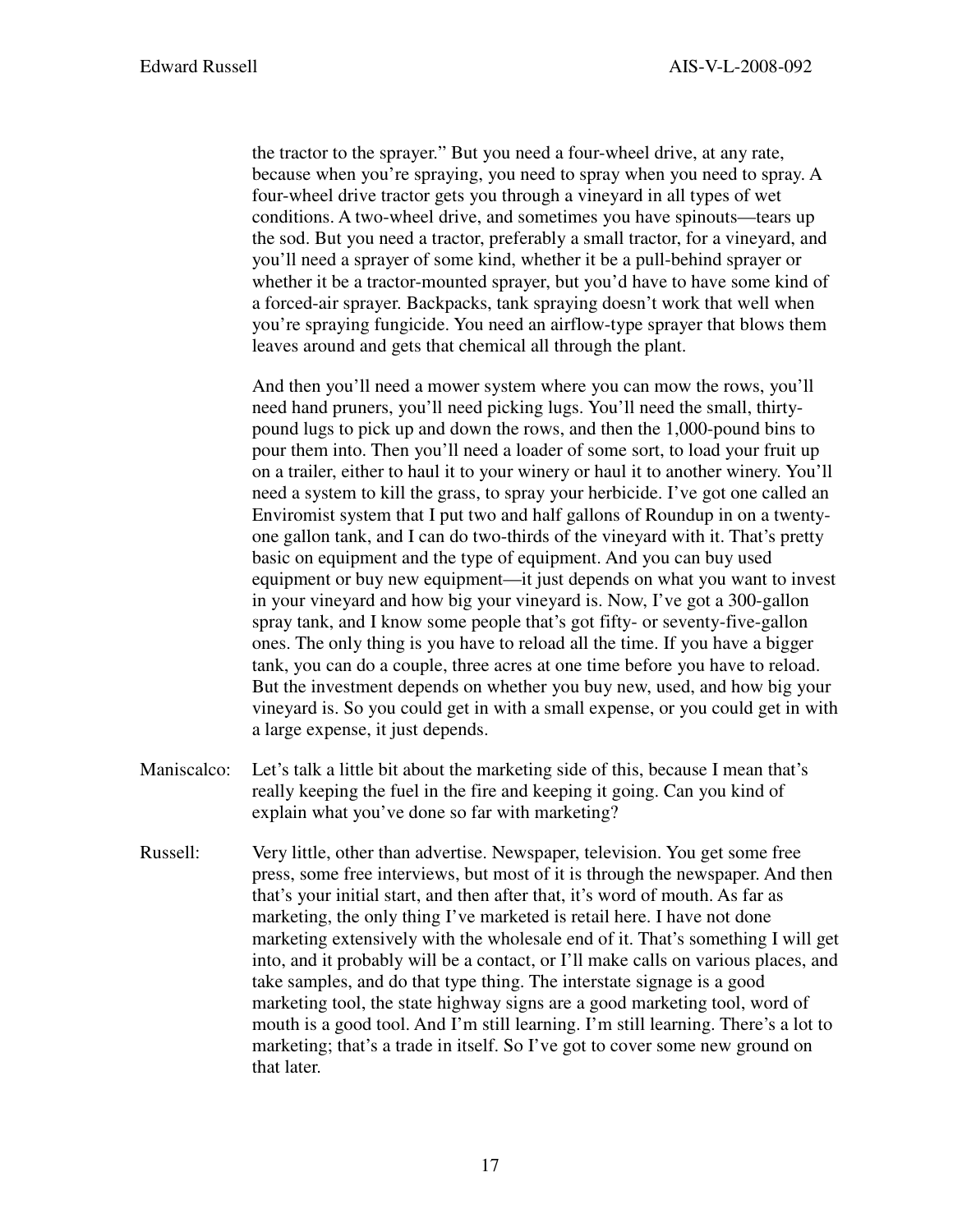- Maniscalco: Can we go take a step back from marketing and talk a little bit about the harvesting and processing of the grapes? When the guys go out in a field during a harvest-time, what is it that they're doing, what are they looking for, all that sort of stuff?
- Russell: Well, when they go out in the field at harvest time, they're only looking for one thing, and that's the grapes. They're not looking for anything else because that's already been looked for the day before or before you started. So you already know if you're disease-free, or if you've got disease, or if the fruit's clean, or if it's ripe, if the brix is up, if the pH is right or the acidity is right. That's all been took care of. When you go into that field to pick, you've only got one mission, and that's to pick. That's all you're after. But you pick the fruit and load it in the bins, and then we bring it down to the basement where we have a grading table set up. And the dump the fruit into the grading table and take out the leaves and the sticks and any foreign debris that may have got into that bin, you take it out and grade it out so that it doesn't get into your crusher. Then it goes through the crusher, and it destems it and separates the berries from the stems, and then you pump it into your press. And the press is the vinyl drum system that forces the pressure against the fruit so that the juice goes into the bottom of the catch pan. And then you pump that into your tank, and that's when it starts your fermentation—not that particular day, but the next day you start your fermentation.

 But that's one of the reasons that I think the wines are above average, is because when we start picking and when they're in them bins, until it gets into that tank, it's not been over probably an hour and a half to two hours, whereas if you were buying your fruit from a distant vineyard, they usually pick all morning, and then that afternoon, they load the fruit on their trucks, and then they take it to the winery, and then the winery takes it off that truck, puts it in a cooler, and it sits in the cooler for a day or two, and then they start pressing and crushing. So there might be anywhere from one to three or four days during that process that the fruit is degenerating and not as fresh and flavorful as it would be straight from the vineyard right into that tank.

 And I think that's one of the reasons our wines are so well accepted, is because they're fruity and got good flavors, got a good nose, and very sound, and very good balance, very good finish. And we've sold quite a bit and had some happy customers. And I've had customers in here—I had one in here the other day that said she'd tasted the wines, and she said she'd been to every winery in the country, and she's never found a wine as good as the wines we've got. She said, "You're way underpriced. You need to double your prices on all your wines because these are better than any I've tasted." Which normally you wouldn't pay attention to that, but she'd only had one glass of wine, so I knew she still had her facilities. (Maniscalco laughs) So anyway,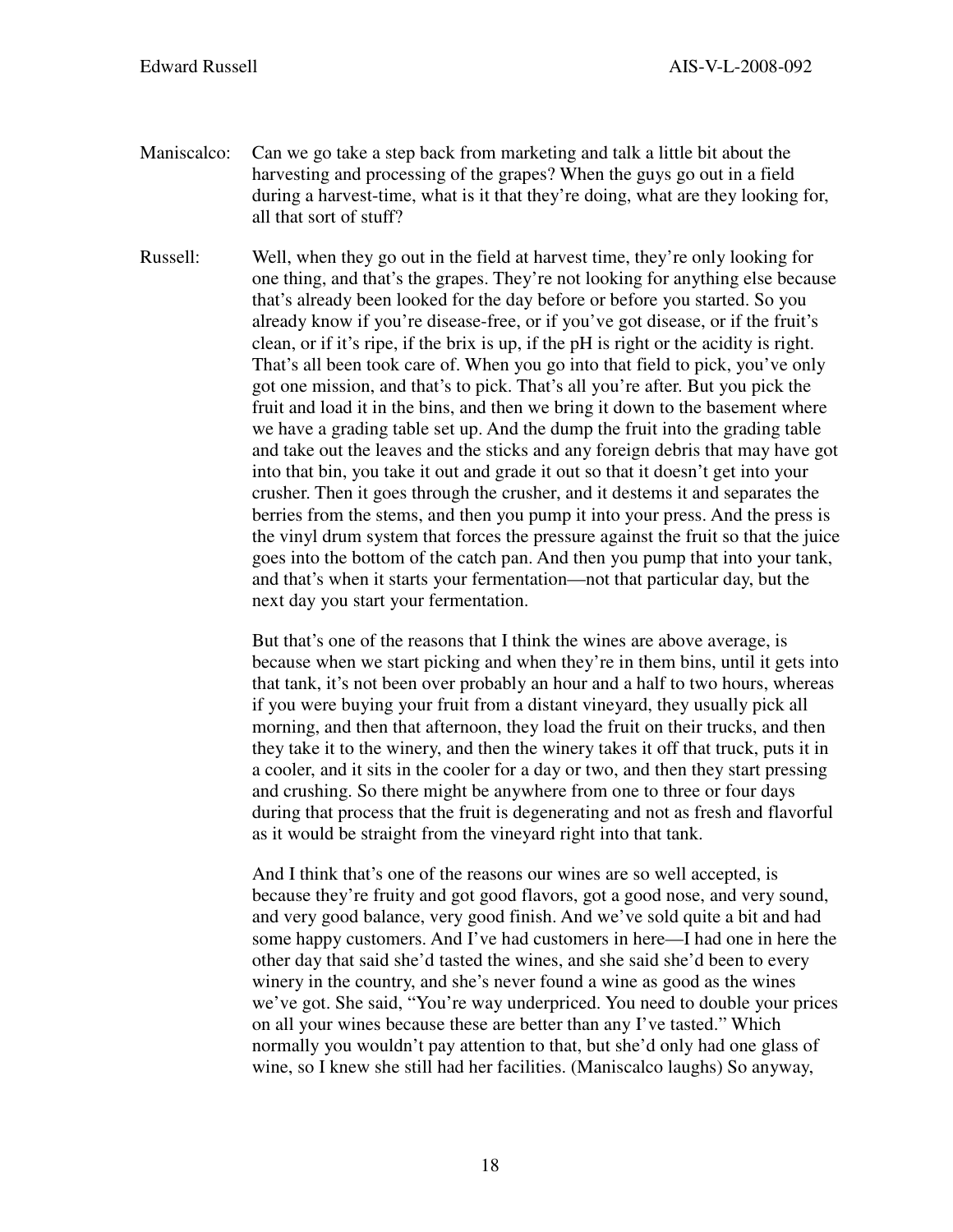that was a compliment for me. That's a compliment, when they tell you things like that.

Maniscalco: Now, one question that I have about the harvest process: so when the grapes are ripe, they're all ripe, 100%? Or are there some that are unripened?

- Russell: Are you talking about one variety, or are you talking about one berry on a cluster?
- Maniscalco: One variety.
- Russell: Let's go back to what we were talking about a few minutes ago. When you go through the vineyard, and you think things are about where they need to be for harvest, that's why you go through and you pick berries off randomly, all over that vineyard. Then you put them in a package, and you mash that package up and get the juice, and then you run the tests on it. And that's the reason you randomly do that. You don't go to the first two plants and get your sample because you're not representing that whole section. You've got to go through there all over that section, and then when you bring it in, and you crush it, and you press it, you're doing it as a total package and not just off of a few berries. When you go in there and get those randomly, you don't just pick the ripe ones or just pick the green ones. You try to get an overall selection so that you've got an average of what you're going to have when it goes into that tank.
- Maniscalco: Of the different varieties, would different varieties ripen sooner than others?
- Russell: There's some varieties, like the Concord and the Seyval, somewhere around the middle of August, they'll be ready, and probably a week or so later, the Vignoles will be ready. The Chambourcins and the Vidals are one of the later ones. They don't all ripen—thank goodness—they don't all come ripe at the same time. There is a little bit of a window in between each one of the varieties. Now, when they ripen depends on the weather and the ripen and different things. If you had a late, cold spring, they may be a week or two behind, they may be a week or two ahead on the other end. They don't all ripen at the very same day of the year, but they do ripen at varied times.
- Maniscalco: Now, is there something that you're looking for in like the ideal grape? What are the standards in the ideal grape for your wine?
- Russell: The ideal would be a small berry, full of flavors, with a nice sugar, with a low pH and a moderate acid, so that everything comes in ideally, and that way, you don't have to make adjustments. If the sugar comes in too low, you've got to make adjustments to bring the sugar up in order for the yeast to convert to alcohol. The pH is too high, you have to make adjustments to bring that pH down. If the acidity's too high, you've got to make adjustments to bring it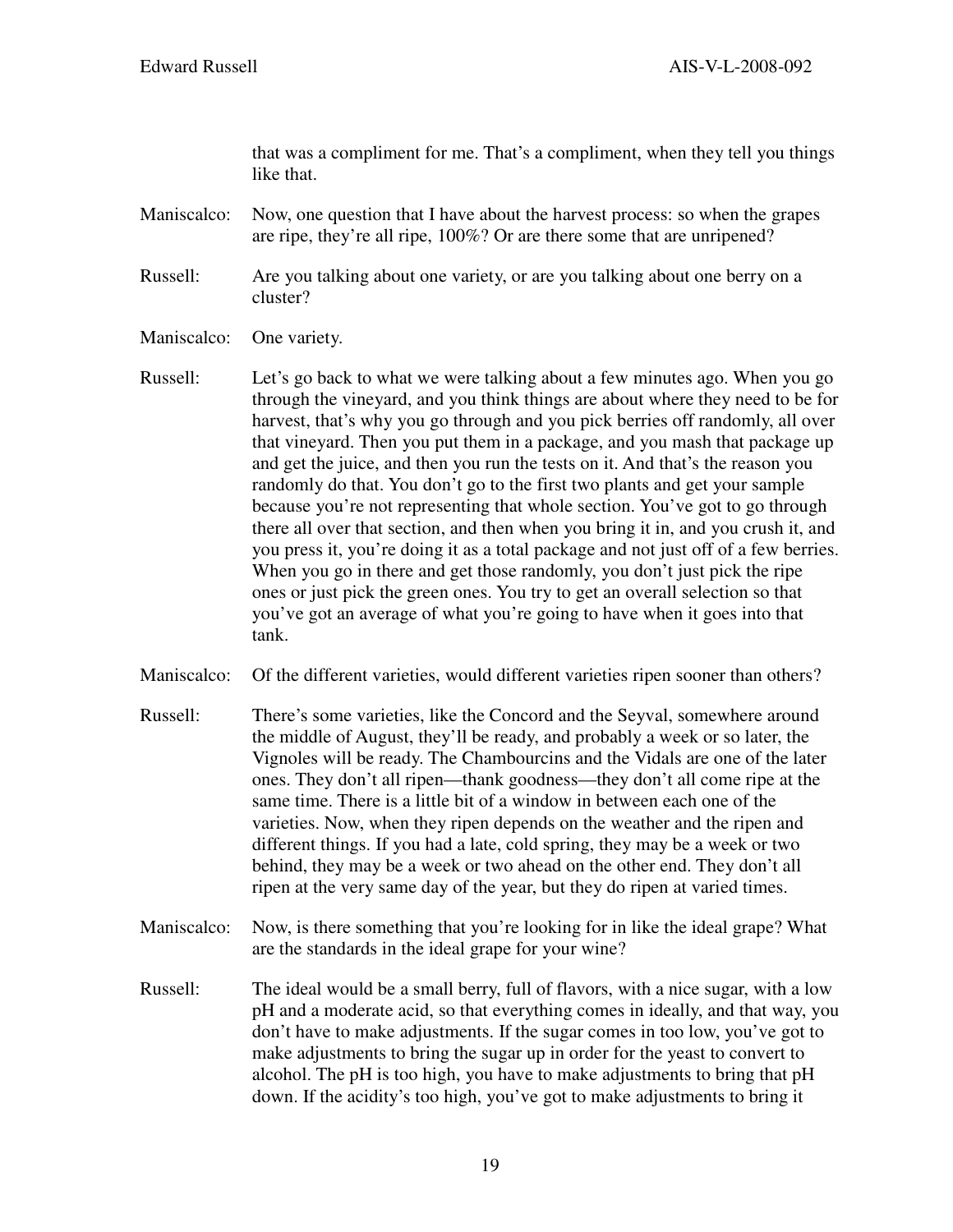down; if the acidity's too low, you've got to make adjustments to bring it up. So ideally, it'd be nice if they would all come in and balance, but that's not likely unless you've got a perfect, ideal vineyard with a perfect, ideal growing season and plenty of experienced help that shoot-thinned and leaf-thinned and did everything perfect. And you're not going to get perfect. I figure if I can get 80 percent out of that vineyard—I'm probably fortunate to get 80 percent. Never get 100 percent. I don't think anybody can get 100 percent.

- Maniscalco: You put your vineyard in around 2000, correct, and it was quite an amount of time before you started seeing any return in terms of food and anything else. Financially, financial-wise, how do you deal with this? That's a lot of time in between there? How do you just handle that mentally, is kind of what… (laughs)
- Russell: Well, you have to set a goal for yourself. And of course, you sit down with a pencil and paper, and you figure out what your expenses are, and you figure out how long you're going to endure that and what you're going to do with your fruit when it gets mature and what you think you're going to get out of it. And it's a gamble. It's a gamble, but like anything, there's a certain amount of investment you have to make, and you hope that you get it back.
- Maniscalco: What are the pleasures? What's the thing that's making you get up every morning, and come here, and look out on the vineyard, and look out on the lake? What are the things that are—?
- Russell: What drives you?
- Maniscalco: Yeah.
- Russell: Well, you have to have a general interest in it to start with. If you're not interested in plants, if you're not interested in winemaking, if you're not interested in meeting people and talking to people, then I would not recommend this type of business. But it's varied, there are different aspects of it, and it's something different all the time. If you have a passion for it and you're interested in it, you don't have to want to get up in the morning; you're already up and ready to go. If you don't like what you're doing, and you dread it every day, then somebody has to wake you up. But nobody wakes me up. I'm up at 4:30, five o'clock, and I'm here until six or seven o'clock, and I'm open seven days a week. And I can't remember the last day I had a day off. So that's about as much of a passion as you can get. I don't know how you could get any more passionate about what you do.

 But I enjoy it. I enjoy people. I enjoy sitting here and talking to you; I enjoy explaining these things to you. These are little challenges and accomplishments that I've did over the years, and I'm relating it to you so that you understand, and that makes me feel good that you understand how this is